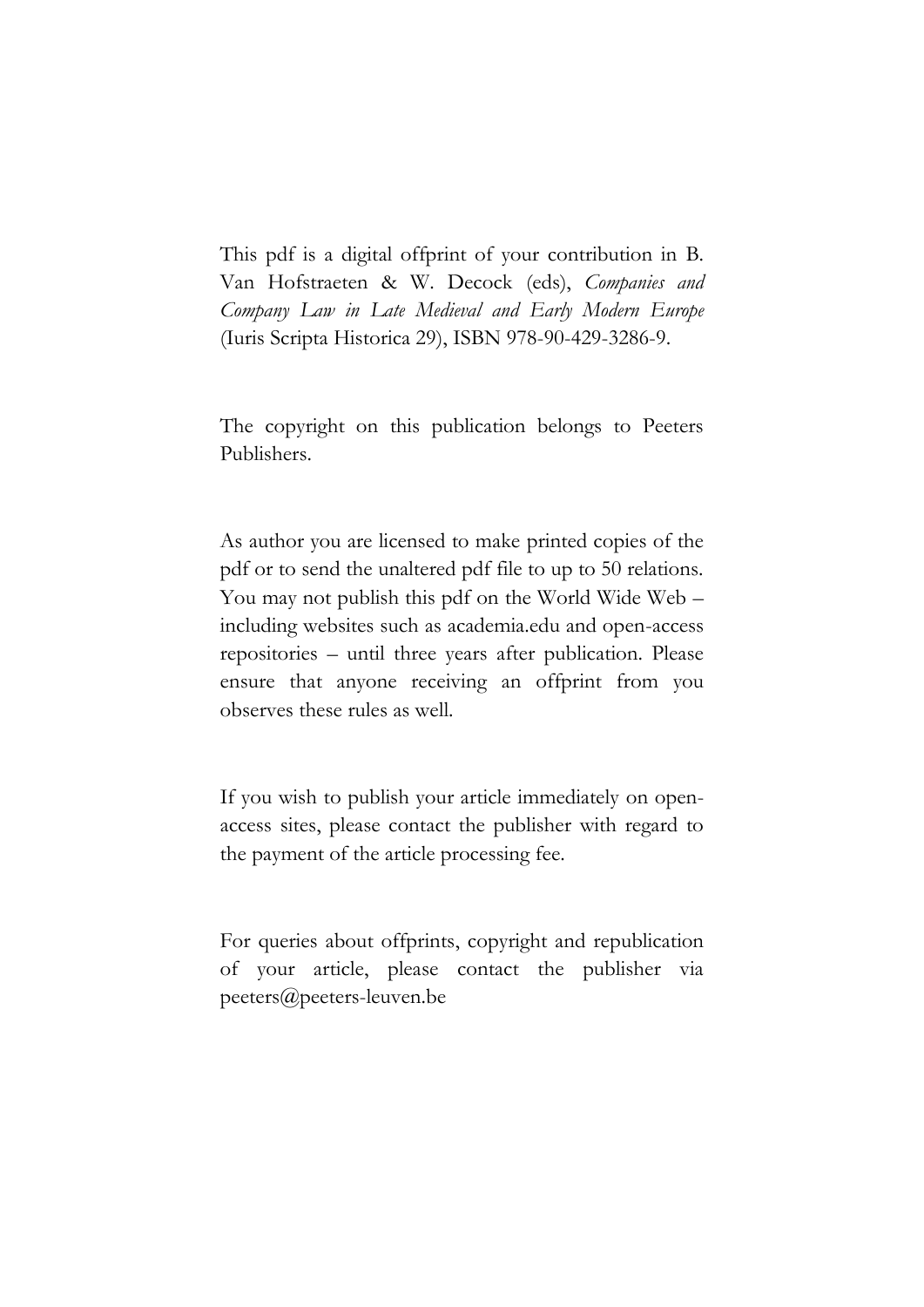### IURIS SCRIPTA HISTORICA – KVAB

### XXIX

# COMPANIES AND COMPANY LAW IN LATE MEDIEVAL AND EARLY MODERN EUROPE

BRAM VAN HOFSTRAETEN & WIM DECOCK



PEETERS LEUVEN – PARIS – BRISTOL, CT 2016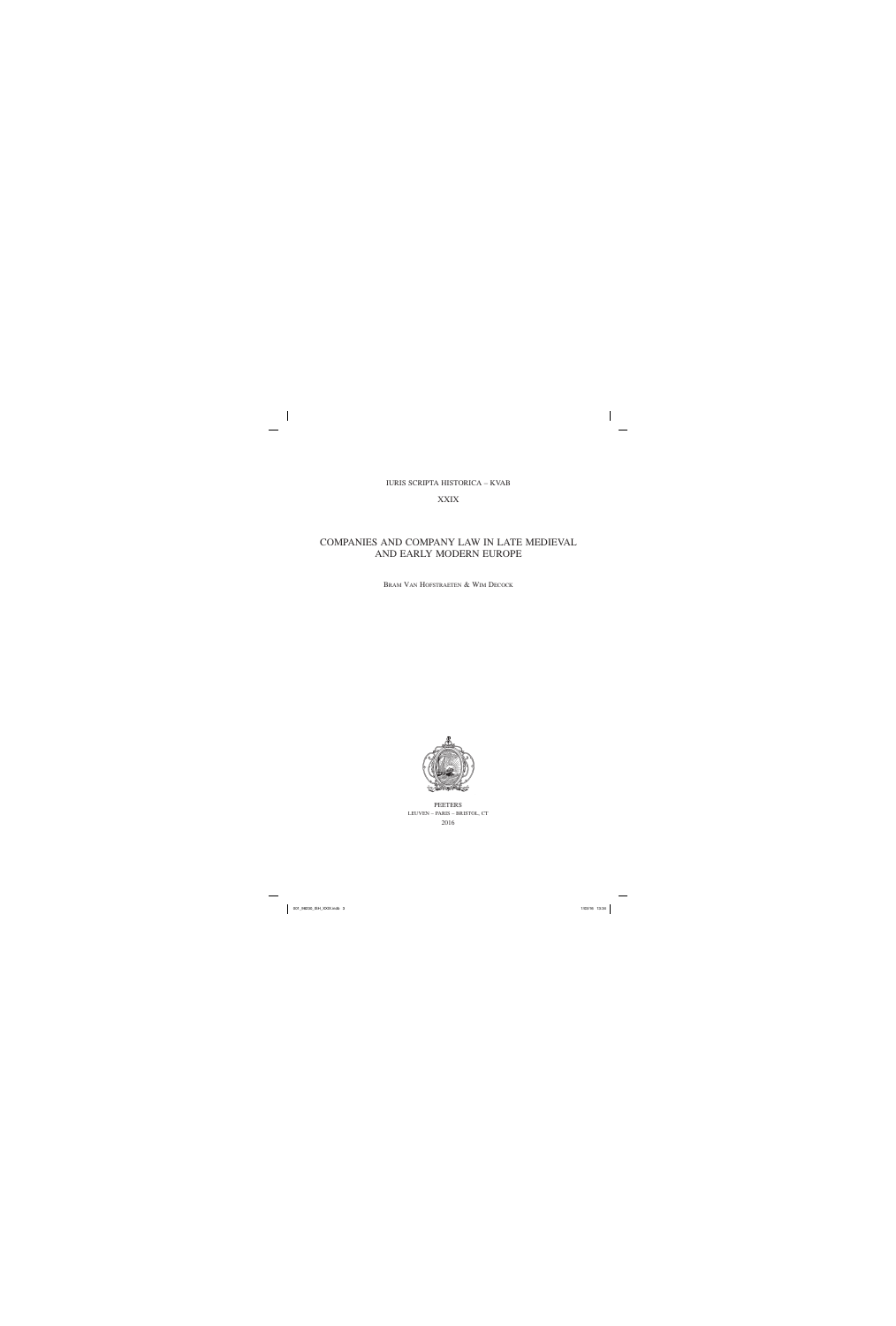## TABLE OF CONTENTS

|                                                                                                                                                                                                                               | 5   |
|-------------------------------------------------------------------------------------------------------------------------------------------------------------------------------------------------------------------------------|-----|
| <b>DAVE DE RUYSSCHER</b><br>A Business Trust for Partnerships? Early Conceptions of Company-<br>Related Assets in Legal Literature and Antwerp Forensic and Commercial<br>Practice (Late Sixteenth-Early Seventeenth Century) | 9   |
| <b>BRAM VAN HOFSTRAETEN</b><br>Antwerp Company Law around 1600 and its Italian Origins                                                                                                                                        | 29  |
| WIM DECOCK<br>In Defense of Commercial Capitalism: Lessius, Partnerships and the                                                                                                                                              | 55  |
| <b>MARTIJN PUNT</b><br>Company Law in the Decisions of the High Court of Holland, Zeeland,                                                                                                                                    | 91  |
| <b>BRAM VAN HOFSTRAETEN</b><br>Private Partnerships in Seventeenth-Century Maastricht                                                                                                                                         | 115 |
| STEFANIA GIALDRONI<br>A Commercial Soul in a Corporate Body: From the Medieval Merchant                                                                                                                                       | 149 |
| <b>KARSTEN VOSS</b><br>Kairos: Timing in the Creation of Bourbon Company Law, Tailored for<br>Fiscal Ventures, Slave Trade and the Making of Caribbean Plantation                                                             | 171 |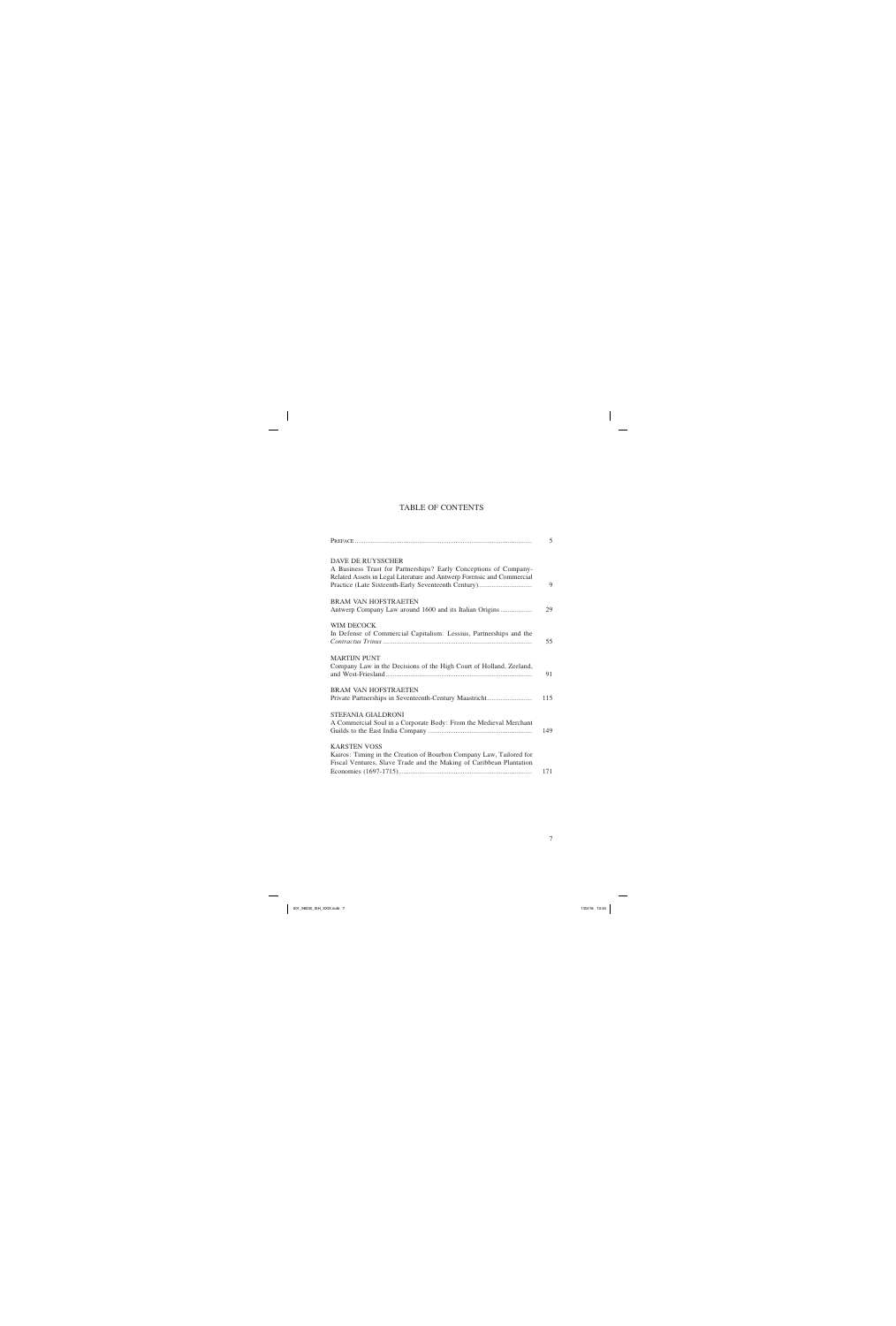# A BUSINESS TRUST FOR PARTNERSHIPS? EARLY CONCEPTIONS OF COMPANY-RELATED ASSETS IN LEGAL LITERATURE AND ANTWERP FORENSIC AND COMMERCIAL PRACTICE (LATE SIXTEENTH-EARLY SEVENTEENTH CENTURY)<sup>1</sup>

Dave DE RUYSSCHER

#### **1. Introduction**

In 2006, Henry Hansmann, Reinier Kraakman and Richard Squire argued in a seminal article in *Harvard Law Review* that throughout history practices and rules in support of 'entity shielding' have been as important for the development of autonomous business ventures as those that promoted the limited liability of investors. Entity shielding, or asset partitioning, entails the protection of company-related assets from claims of personal creditors of partners/owners, whereas limited liability prevents creditors of the company from bringing a suit against investors/owners. The mentioned authors underscored that the costs involved in entity shielding were for a long time too high to allow efficiency of the legal technique. These costs foremost concerned the fact that investors had to loosen their grip on the invested sums or assets, when separating them from their own properties, and that they had to rely on those working with their money. Because opportunistic or egotistic behaviour of the latter proved difficult to remedy, the benefits of asset partitioning were considered lower than its disadvantages. It was, according to Hansmann, Kraakman and Squire, only from the nineteenth century onwards that professional accountancy and an improved judicial approach in court cases in which companies were involved made it possible to overcome these deficiencies.<sup>2</sup> These arguments have been criticized as being too much focused on the American corporation. Some have pointed to the fact that late-medieval and early modern continental forms of

<sup>1</sup> This text is a summary of first results from ongoing research regarding the relationship between academic doctrine and local law, as to partnerships, in the seventeenth and eighteenth centuries (Fund of Scientific Research – Flanders, postdoctoral project 2010–2013).

<sup>2</sup> H. HANSMANN, R. KRAAKMAN and R. SQUIRE, "Law and the rise of the firm", *Harvard Law Review* 2006, 1333-1403.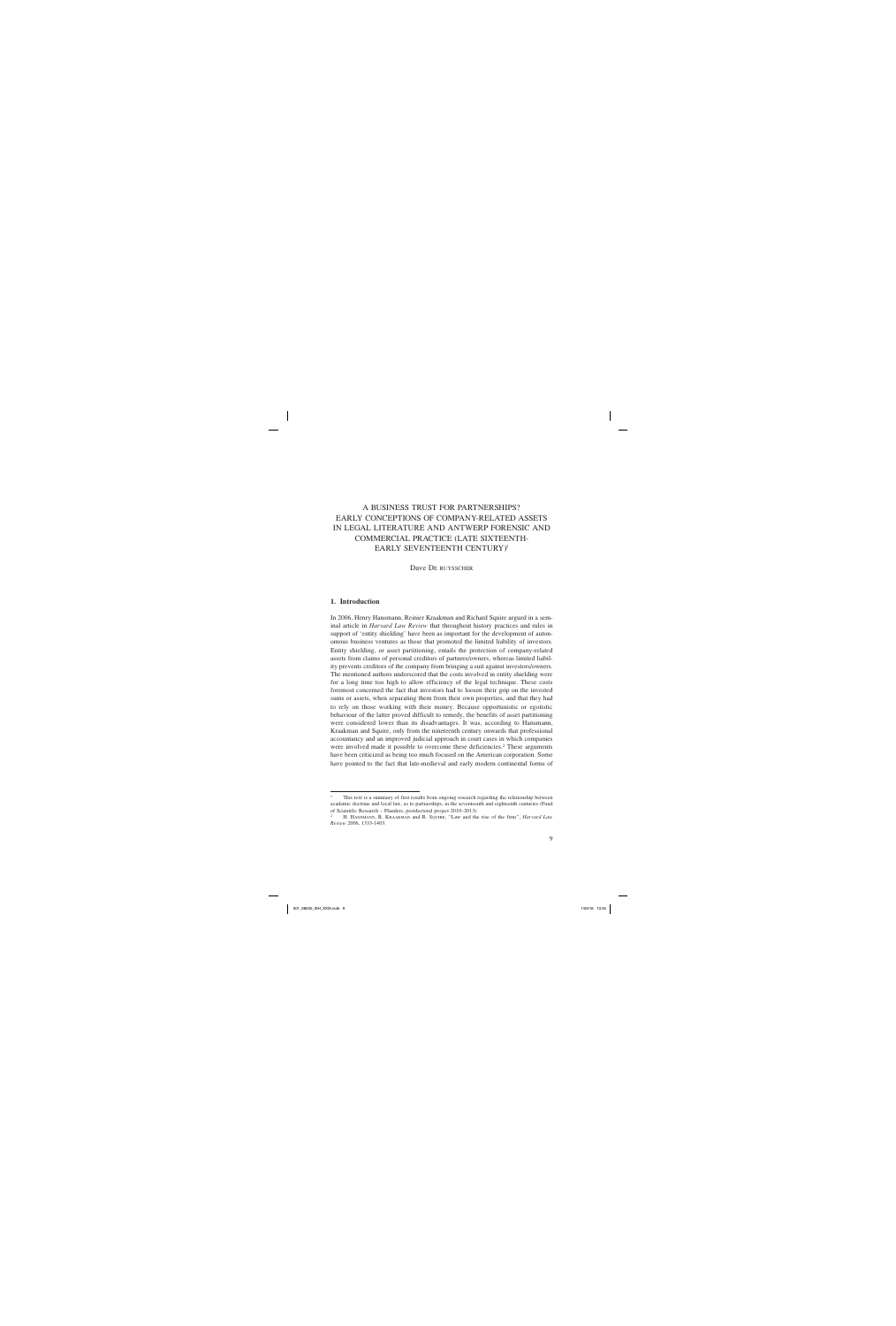business organisation, such as the *commenda*, enabled a combination of investments with guarantees for both creditors and investors.<sup>3</sup>

Even though the abovementioned article of Hansmann, Kraakman and Squire has rightly emphasized the importance of entity shielding, its historical arguments, and also those that were brought up in critiques on the article, must be nuanced. Their descriptions of commercial law between approximately 1200 to 1800 do not always correspond with how legal historians tend to look at the complexity of commercial law in that period.<sup>4</sup> Moreover, the abovementioned publication takes as its central theme the efficiency of foremost legislative actions and of the commercial practice that responded to them. Most attention is being paid to corporations and chartered companies and not to contractual and private firms and partnerships. In this regard, the *commenda* is usually, and among historians and legal historians alike, considered to have been the predecessor of the chartered, state-organized companies that were set up at the beginning of the seventeenth century. The *commenda* is usually regarded as an innovation that was crafted in mercantile practice and as having supplemented or replaced features of the late-medieval academic law regarding *societates* that were unwieldy for business (e.g. personal and unlimited liability of (working) partners; no 'veil' between personal and company-related properties). However, during recent years, more attention has been paid to late-medieval and early modern scholarly legal rules on *societas* that allowed for a modest distinction between what was of or for the company and those properties that the partners owned personally and which were deemed not to be involved in the partnership.<sup>5</sup>

In this paper, a case will be made for a profound influence of doctrine, of legal literature, on local legal practice with regard to the legal abstraction that was required in order to construe 'the company asset' for partnerships. Indeed, in the early seventeenth century, legal doctrine started rephrasing earlier scholarly views on the '*capitale*', or '*corpus societatis*', which were concepts that had been applied to relations between partners. This was done in order to give partnerships more weight, in terms of real rights and also with regard to contracts with third parties.

<sup>3</sup> E.g. N.R. LAMOREAUX and J.-L. ROSENTHAL, "Entity shielding and the development of business forms: a comparative perspective", *Harvard Law Review Forum* 2006, 240.

<sup>4</sup> Emphasizing that commercial law was a blend of commercial usages, customs, ordinances and – to a limited extent – doctrine is J. HILAIRE, "Réflexions sur l'héritage romain dans le droit du commerce au Moyen Âge", *The Legal History Review* 2002, 213-228.

<sup>5</sup> R. MEHR, *Societas und universitas: Römischrechteliche Institute im Unternehmensgesellschaftsrecht vor 1800*, (*Forschungen zur neueren Privatrechtsgeschichte*, XXXII), Cologne, 2008, 100-101 (hereinafter referred to as: MEHR, *Societas und universitas*). Exploring the consequences of partnerships with regard to real rights is S. BLATH, *Societas sive communio. Zum Begriff des Personengesellschaftsvertrags vom Humanismus bis zum 19. Jahrhundert*, (*Schriften zur Rechtsgeschichte*, CXLVIII), Berlin, 2010 (hereinafter referred to as: BLATH, *Societas sive communio*). See also, for comparable research regarding partnerships in common law, J. GETZLER and M. MACNAIR, "The firm as an entity before the companies act", in P. BRAND, K. COSTELLO and W.N. OSBOROUGH (eds.), *Adventures of the Law. Proceedings of the Sixteenth British Legal History Conference*, Dublin, 2005, 267-288; J.S. ROGERS, "Sobre los orígines del moderno derecho inglés de sociedades", in C. PETIT (ed.), *Del* ius mercatorum *al derecho mercantil*, Madrid, 1997, 325-326.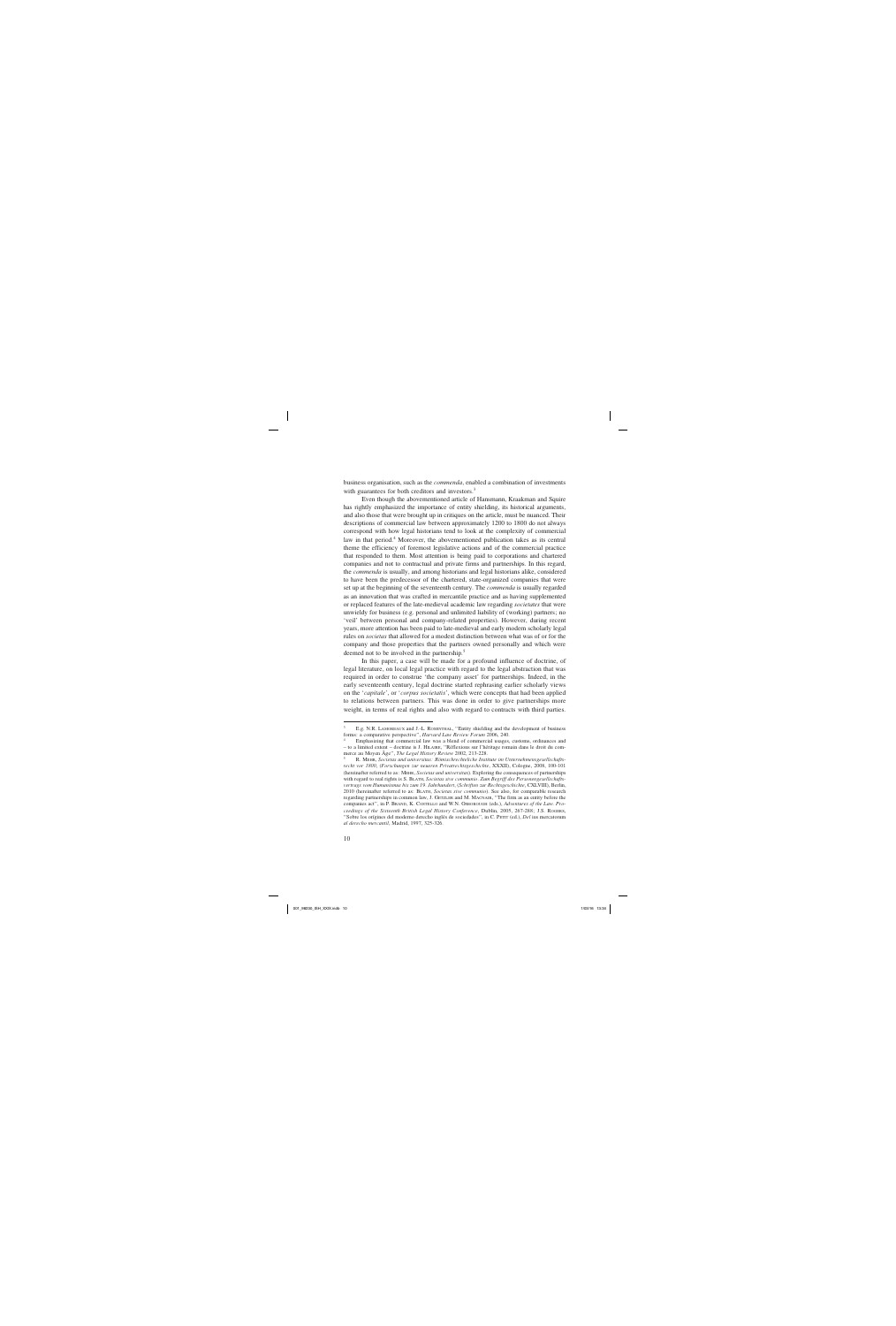In the first decades of the 1600s, what had been acquired for a partnership came to be considered as being distinct from personal assets of partners. These changes in legal literature were reflected in the legal practice of the city of Antwerp. Its urban law was permeated with civil law also with respect to partnerships. Many rules went back to the *ius commune*, and also in court practice advocates frequently cited writings of civil law in order to answer questions that had been left open by the texts of Antwerp law. The views of legal practitioners evolved, as did the ideas in legal literature. In this paper, the coming into being of a concept of 'company assets', of a 'company fund', in legal doctrine, and in the Antwerp legal and mercantile practice of the early seventeenth century is examined.

#### **2. Partnerships in Antwerp law, legal and mercantile practice (sixteenth century)**

In the first years of the 1600s, Antwerp's earlier status of *emporium*, of a hub for international business, was seriously damaged. Since 1585, tolls on in- and outgoing traffic over the river Scheldt had hindered its firms from doing and developing business. The emigrations following the religious and political unrest in the Low Countries at around that time, too, resulted in a gradual reorientation of Antwerp-based trade towards other ports in continental Europe.6 This economic and political background explains to some extent the changes in the Antwerp urban law of this period. In 1608, a new collection of rules of law that were applied by the Antwerp City Court was written. It was fundamentally different from previous compilations of Antwerp law, in the sense that it stipulated more formal requirements for mercantile contracts and it provided many more substantial articles of law on commercial agreements. The 1608 collection listed thirty-nine sections regarding partnerships, among them mandatory prescriptions (chapter 9, volume 4).<sup>7</sup> The 1582 compilation had only eleven sections on this theme (chapter 52), most of which served as non-mandatory default rules in case the partnership contract lacked detailed provisions.<sup>8</sup> Quite remarkably, not even the more extant 1608 collection

<sup>6</sup> M. LIMBERGER, "'No town in the world provides more advantages': economies of agglomeration and the golden age of Antwerp", in D. KEENE and P. O'BRIEN (eds.), *Urban achievement in early modern Europe. Golden ages in Antwerp, Amsterdam and London*, Cambridge, 2001, 39-62; A.K.L. THIJS, "The river Scheldt closed for two centuries", in F. SUYKENS et.al. (eds.), *Antwerp. A port for all seasons*, Antwerp, 1986, 165-273; H. VAN DER WEE and J. MATERNÉ, "Antwerpen als internationaler Markt im 16. und 17. Jahrhundert", in W. FELDENKIRCHEN and H. POHL (eds.), *Wirtschaft, Gesellschaft, Unternehmen. Festschrift für Hans Pohl zum 60. Geburtstag*, Stuttgart, 1995, 470-499.

<sup>7</sup> *Coutumes de la ville d'Anvers dites compilatae*, G. DE LONGÉ (ed.), (*Coutumes du pays et duché de Brabant. Quartier d'Anvers. Coutumes de la ville d'Anvers*, III-IV), Brussels, 1872-1874, 172-188 (vol. 4 is hereinafter referred to as: *Antwerp 1608 Costuymen*).

<sup>8</sup> *Coutumes de la ville d'Anvers dites impressae*, G. DE LONGÉ (ed.), (*Coutumes du pays et duché de Brabant. Quartier d'Anvers. Coutumes de la ville d'Anvers*, II), Brussels, 1870, 392-396 (hereinafter referred to as: *Antwerp 1582 Costuymen*).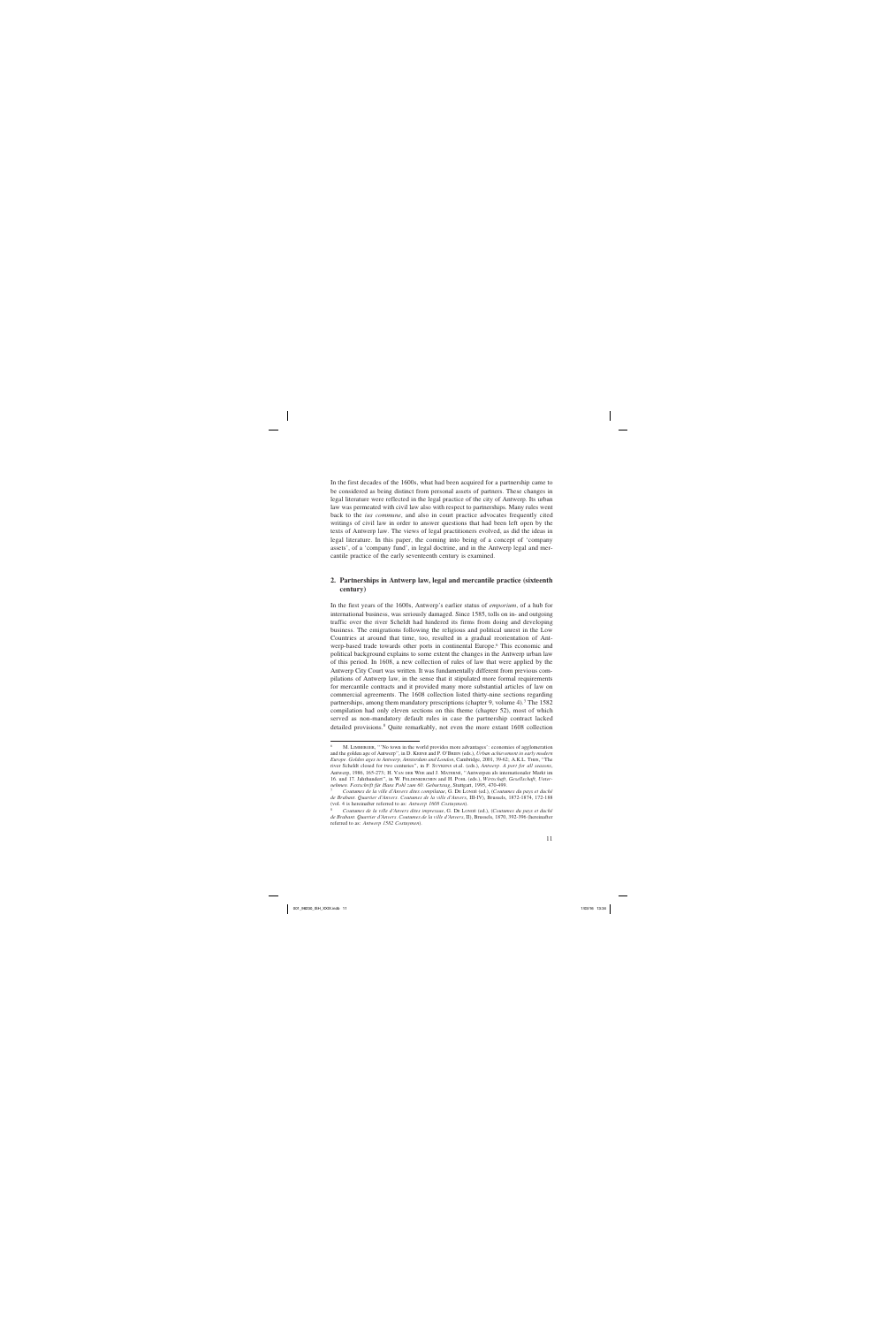explains a lot about the liquidation of commercial partnerships. The 1608 law book only detailed that, before distribution of profits among partners, company-related debts had to be paid. This rule excluded partners from any payment out of insolvent partnerships.9 Other rules envisaged another situation in which a lawsuit was brought involving assets that related to a company. In that case, the assets should not be used for personal debts.10 However, it was not provided whether those assets could be taken out of the estate of the partner who was sued by the company's creditors (see further). Again, even when the whole of the Antwerp law of the sixteenth century is held up to the light, not a lot can be found on the dismantling of partnerships.

This absence of written rules of Antwerp law regarding the liquidation of partnerships, in the sixteenth century, resulted from several facts and practices. First, relatively few disputes regarding partnerships came to the attention of the Antwerp government, and they have therefore left modest traces in the documents of its City Court and City Council. This phenomenon also resulted in a relative late awareness, among Antwerp jurists, as to many legal questions involving commercial partnerships. Indeed, merchants were generally not in favour of ending a partnership or recovering debts from an associate by means of a trial. Petitions of merchants regarding such matters, which were sometimes addressed to the Antwerp City Council of aldermen, clearly demonstrate that the applicants were  $-$  as they put it  $$ due to the circumstances 'forced' to seek help from the urban government.<sup>11</sup> If after many attempts partners had not been given compensation or had not received a report of the financial state of the partnership, they usually asked the Antwerp aldermen that one or two commissioners would be appointed in order to read the accounts and draw up the definitive balance.<sup>12</sup> Many settlements of partnership accounts, and even of disputes arising from them, were reached without the intervention of urban officials.<sup>13</sup>

Secondly, at the level of the judicial practice of the Antwerp City Court, claims or cases regarding partnerships were not considered as such. The dissolution of a partnership, when it led to attachments (*arrest*, i.e. seizure) and a public sale

<sup>9</sup> *Antwerp 1608 Costuymen*, 180 (ch. 9, s. 15).

<sup>10</sup> *Antwerp 1608 Costuymen*, 182 (ch. 9, s. 25).

<sup>11</sup> E.g. Antwerp City Archives (ACA), *Privilegiekamer*, No. 679, fo. 18r-v (*apostille* 4 November 1597).

<sup>12</sup> Applicants always asked for a commissioner '*uyt de Weth*', i.e. from the bench of aldermen. See: ACA, *Privilegiekamer*, No. 679, fo. 2 (*apostille*, 14 October 1597). Sometimes, 'good men', which were merchants having expertise on the matter under question, would assist the commissioners. Commissioners then prepared the case file, and the final verdict was imposed by the City Court.<br><sup>13</sup> In some petitions to the Antwern aldermen, it is said that attempts to reach an agree

In some petitions to the Antwerp aldermen, it is said that attempts to reach an agreement by means of 'good men' had failed. E.g. ACA, *Privilegiekamer*, No. 637, fo. 72v. (*apostille*, 23 March 1566 (n.s.)). In this particular case, an appointment for negotiations had been made, but the defendant had not brought 'good men' with him. It was common that both parties proposed one or two merchants and that the group of 'good men', consisting of merchants proposed by both plaintiff and defendant, would attempt to settle the dispute. The 'good men' had to negotiate and to mediate between the parties, but they could not impose a verdict on them.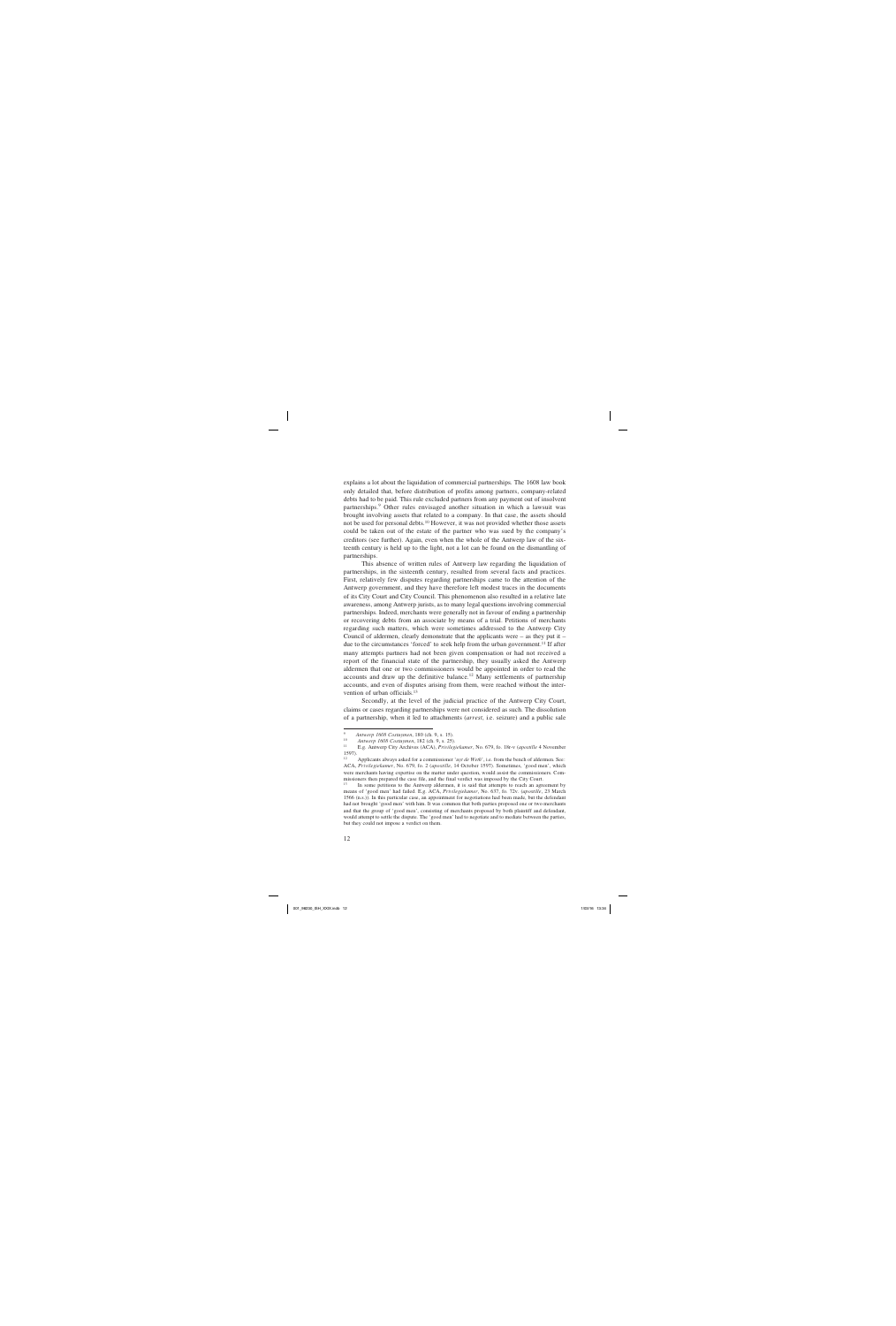of assets, was never labelled in those terms. It was merely regarded as involving the concurrence and fulfilment of claims of creditors.14 Also, there was no specific type of proceeding for disputes among associates. When a partner had taken the initiative of dismantling a partnership and started a lawsuit for it, the latter had the form of a settlement 'of accounts'. This proceeding resulted in the distribution of profits, the payment of debts, the return of invested assets, and the payment of salary to 'factors' (i.e. working partners being employed by the partners).15 A trial 'in matter of accounts' was also very common when the administration of an inheritance estate or guardianship for minors was concerned.16 Of course, this identification of partnership issues with the reading and settling of accounts followed from the bookkeeping that was in use in firms. But, also, even when no formal agreement regarding a partnership existed, for example in the case of commission trade, accounts were made between the principal and his agent. As a result, business ventures of that kind were also occasionally brought before the courts under the form of 'a matter of account'.17

This second phenomenon also ensued from the fact that, in the urban forensic practice of Antwerp and as well among merchants residing there, a partnership was generally identified with its administrator and, as a result, the partnership itself did not really matter. Commercial partnerships were dissolved at the end of the partnership contract or following insolvency. In both cases, creditors who had not been paid filed suit for their debts against the one with whom they had signed a contract, i.e. the administrator of the company. In the sixteenth and seventeenth centuries, bankruptcy or insolvency of a partnership as such was unknown, also in Antwerp since legal personality did not exist.<sup>18</sup> It was, in practice, the failure of the

<sup>14</sup> E.g. ACA, *Processen*, No. E6530 (1595–96); ACA, *Processen Supplement*, No. 6056 (1577).

<sup>15</sup> E.g. ACA, *Privilegiekamer*, No. 666, fo. 129r-v (*apostille*, 3 December 1586).

<sup>16</sup> E.g. ACA, *Processen Supplement*, No. 4298 (1602–03).

<sup>17</sup> ACA, *Privilegiekamer*, No. 694, fo. 148 (9 May 1608).

There is ample literature suggesting the contrary, with respect to chartered companies in general, and in particular concerning the *Verenigde Oost-Indische Compagnie* (VOC). However, if one reads the 1602 VOC charter closely, it is clear that the *bewindhebbers* (i.e. directors) of each chamber were held liable for the debts of that chamber, and they were even held personally liable if the sums which they had invested and which served as guarantee for their actions did not suffice. See E. GEPKEN-JAGER, G. VAN SOLINGE and L. TIMMERMAN, *VOC 1602-2002. 400 Years of Company Law*, Deventer, 2005, 23; M. DE JONGH, *Tussen societas en universitas. De beursvennootschap en haar aandeelhouders in historisch perspectief*, Deventer, 2014, 68-71; O.C. GELDERBLOM, A. DE JONG en J.P.B. JONKER, "The Formative Years of the Modern Corporation: The Dutch East India Company VOC, 1602–1623", *Journal of Economic History* 2013, 1053. In practice, lawsuits regarding debts of the chambers of the VOC were brought against their *bewindhebbers, nomine officii*. They were considered to be 'officers'. See also: H.M. PUNT, *Het vennootschapsrecht van Holland. Het vennootschapsrecht van Holland, Zeeland en West-Friesland in de rechtspraak van de Hoge Raad van Holland, Zeeland en West-Friesland* (*Uitgave vanwege het Instituut voor Ondernemingsrecht*, LXXVIII), Deventer, 2010, 101. In fact, the concept of 'legal personality', in the sense of a corporate structure that could itself be sued for debts, has – in the civil law tradition – not been linked to commercial company types before the beginning of the nineteenth century. See M. DIESSELHORST, "Zur Theorie der juristischen Person bei Friedrich Carl von Savigny" and J. SCHRÖDER, "Zur älteren Genossenschaftstheorie. Die Begründung des modernen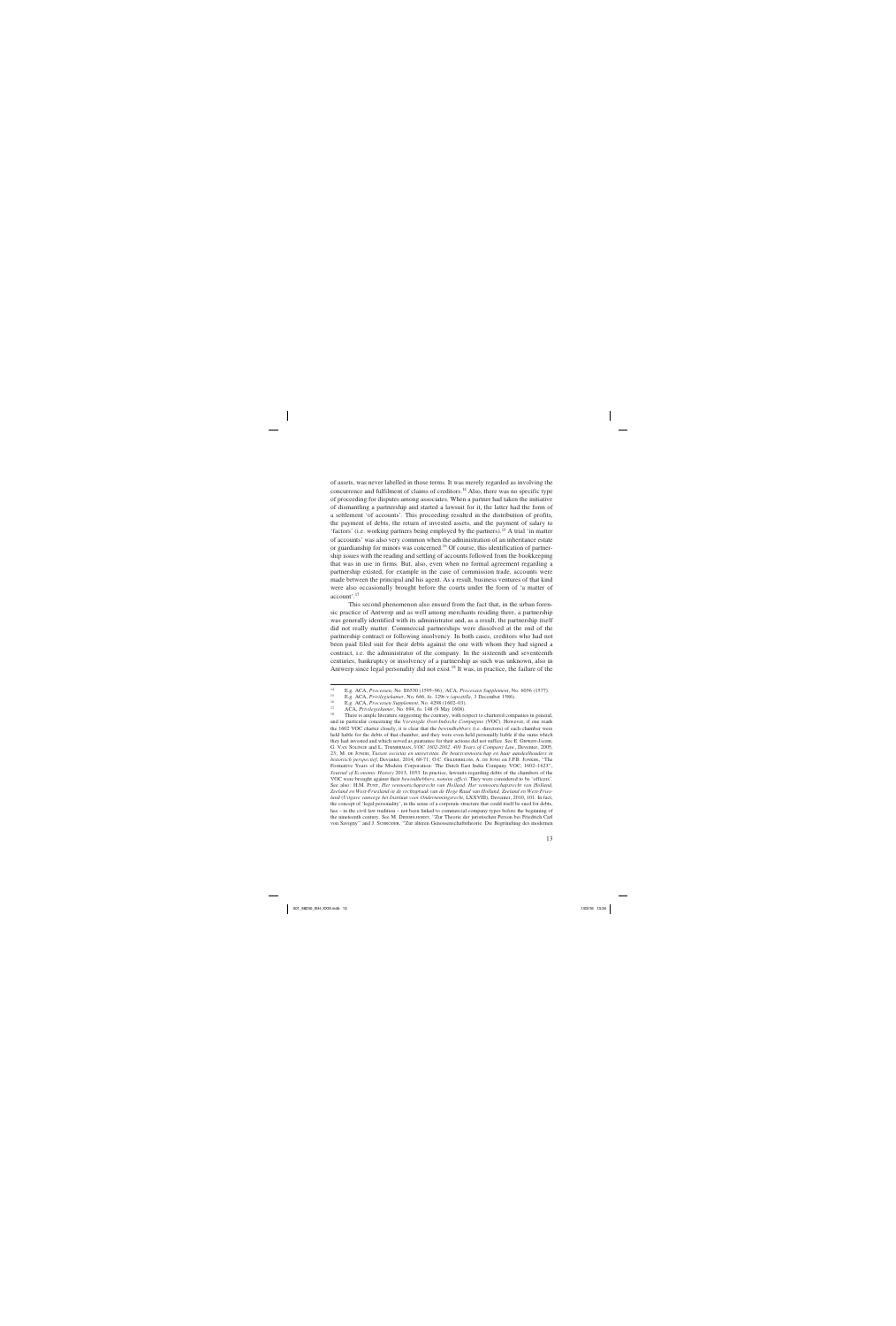director of the partnership, i.e. of the books of the company which he kept, that brought about the insolvency of the firm. As a result of a common blending of personal with company-related funds and assets, insolvency of this kind prompted the liquidation of those assets that were found with the administrator, which were often for the most part but not always of the company. The claims of his associates with regard to the partnership were considered to be claims against the administrator personally, and they concurred with those of other creditors.<sup>19</sup>

It will be demonstrated that these sixteenth-century characteristics of mercantile and legal practices surrounding partnerships were for a large part congruent with the academic law of the 1500s but also that in the early decades of the seventeenth century new interpretations regarding the enforcement of debts in Antwerp made it possible to tackle problems of insolvent partnerships more efficiently than had been the case in older forensic practice and that this mimicked some new thoughts brought forward in legal literature.

In order to fully appreciate these preliminary conclusions and how things changed after ca. 1600, first it must be explained that, in sixteenth- and seventeenth-century Antwerp, the local law with regard to commercial contracts closely interacted with civil law and that this was reflected in the judicial practice of the Antwerp City Court. Jurists working in and for the Antwerp aldermen elaborated on usages of merchants, concerning agreements of commerce (bills of exchange, bills obligatory, partnership, agency, maritime insurance) and situations (insolvency, bankruptcy). The usages, practices and opinions of merchants provided the raw materials that jurists used in order to craft concrete, workable and theoretically sound norms of law. The latter were imposed by the Antwerp City Court, where the aldermen sat as judges.<sup>20</sup> In the first half of the sixteenth century, the Antwerp aldermen had only occasionally established default rules for mercantile contracts. This was done in different sources of urban law. Before the middle of the sixteenth century, the most important one was the *enquête par turbe (turbe* in Dutch). *Turben* were organized at the demand of litigants wanting to evidence their claim as to the existence and application of an unwritten rule, and they were held under the supervision of the Antwerp City Council. Ten or more witnesses, usually legal practitioners and many of them having a law degree, declared whether the adduced norm was urban law. Declarations made at *turben* and concerning mercantile contracts were added into the urban *turbeboeken*, which were ledgers into which testimonials

Körperschaftsbegriffs durch Georg Beseler", *Quaderni Fiorentini per la Storia del Pensiero Giuridico Moderno* 1982/83, 319-337 and 399-459.<br><sup>19</sup> E.g. ACA, *Privilegiekamer*, No. 637, fo. 5v. (28 Feb. 1566 (n.s.)).

<sup>&</sup>lt;sup>20</sup> The Antwerp aldermen formed both the City Council and the City Court. There were minor differences between the two institutions as to their composition. In civil cases, the City Court was presided over by only one of the two royal officers residing in Antwerp, i.e. the amman, whereas the other one, the *écoutète* (*schout* in Dutch), was also a member of the City Council. Generally speaking, Antwerp norms of private law were imposed in judgments of the City Court rather than with ordinances that were issued by the City Council.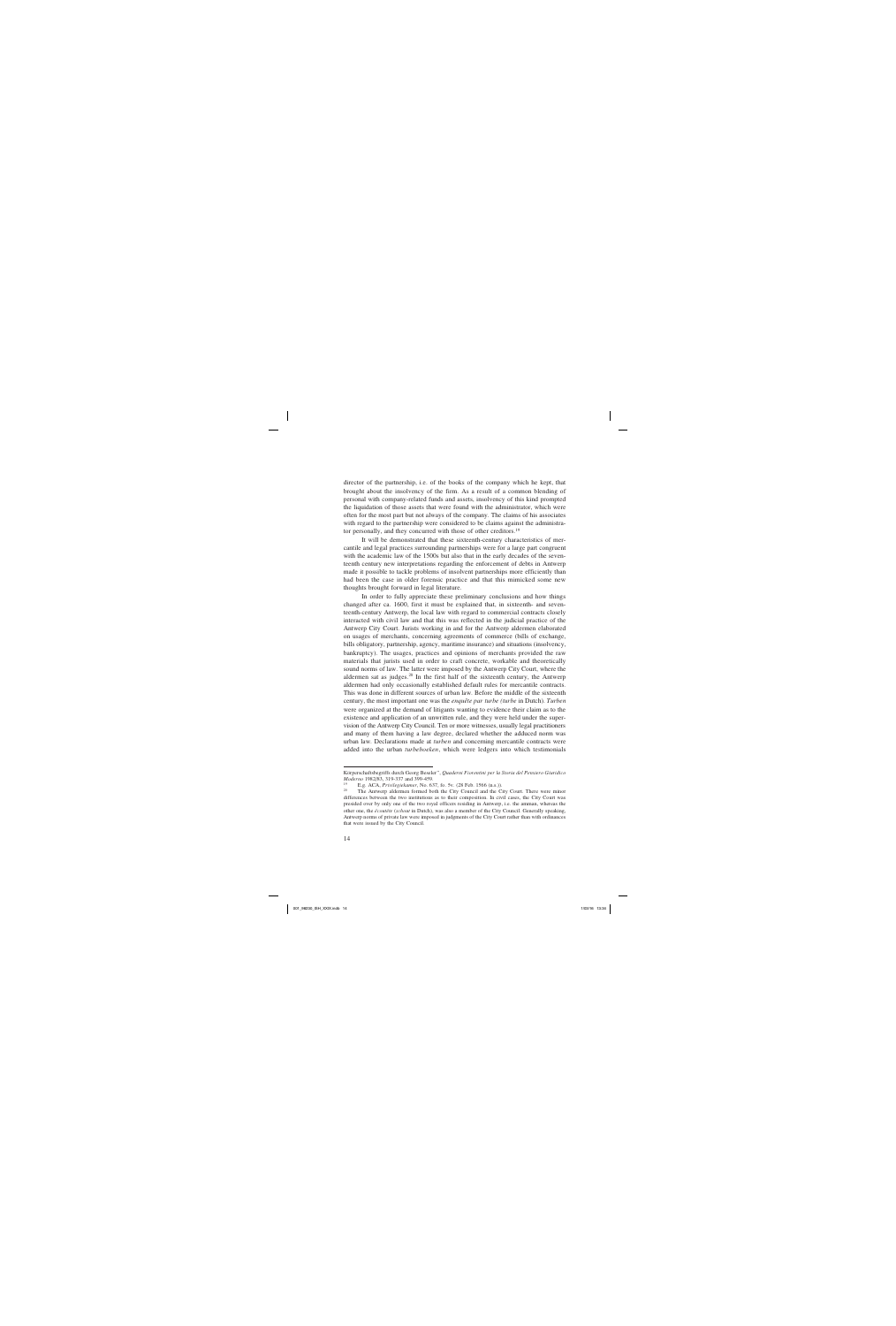thought to be relevant were inserted. They contained the rules that the aldermen considered important to keep a record of.<sup>21</sup>

In these *turbeboeken*, statements of law by the Antwerp aldermen were also recorded. Such statements were drawn up only after 1550, and some of them served to establish default rules of contract that had not yet been mentioned in older texts of Antwerp law. Also urban ordinances sometimes regarded commercial situations (for example, the 1516 and 1518 ordinances on bankruptcy proceedings),  $^{22}$  and a few princely laws, which had been issued following requests of merchants for detailed rules, concerned the recovery of debts stemming from bills obligatory, bills of exchange and maritime insurance contracts.23 Only starting in 1570, compilations of Antwerp urban law provided extensive and detailed precepts on most mercantile contracts.24

From the *turbeboeken*, it is evident that, in the sixteenth century, partnership issues were not debated and not even in the decades in which the Antwerp economy boomed, around the middle of the sixteenth century. Only one registered statement of Antwerp law relates to partnership, and it demonstrates how much the law of the city was based on legal literature. Around 1554, the Antwerp aldermen solemnly declared (in Latin) that payment of a letter obligatory that had been made out to bearer and which had been signed '*nomine societatis*' for a general partnership ('*societas generalis*') could be collected from any partner of that partnership, if the signing partner had had an express mandate from his associates. The certificate that was issued by the Antwerp aldermen confirmed in legal phrasing the contents of what had been stated by six legal practitioners, five merchants, among them three Genoese, and two Genoese brokers.<sup>25</sup> Other sources of Antwerp law, until about 1570, are silent on partnerships. The 1516 and 1518 urban ordinances instituting a

<sup>21</sup> D. DE RUYSSCHER, "From usages of merchants to default rules: practices of trade, *ius commune* and urban law in early modern Antwerp", *The Journal of Legal History* 2012, 3-29.

<sup>22</sup> D. DE RUYSSCHER, "Designing the limits of creditworthiness. insolvency in Antwerp bankruptcy legislation and practice (16th-17th centuries)", *The Legal History Review* 2008, 310-313.

In the 1530s and 1540s, Emperor Charles V had issued some ordinances imposing rules on contracts of partnership, letters obligatory to bearer and bills of exchange. These laws, which mostly involved the recovery of debts, had for a large part been asked for by the community of merchants in Antwerp, and they had been confirmed by or petitioned with the support of the Antwerp aldermen. See: O. DE SMEDT, "De keizerlijke verordeningen van 1537 en 1539 op de obligaties en wisselbrieven. Eenige kanttekeningen", *Nederlandsche Historiebladen* 1940, 16-21. After 1550, only maritime insurance remained the object of new royal legislation, which was negotiated for between the royal institutions, the Antwerp aldermen and the community of merchants of Antwerp. See: D. DE RUYSSCHER and J. PUTTEVILS, "In search for the political in political economy. Legislative talks for marine insurance institutions in Antwerp (*c.* 1550-*c.* 1570)", BMGN – Low Countries Historical Review 2015/3, 25-49. 24 Four compilations of Antwerp law were drafted following royal orders. The first one, of 1548, did not detail any sections on commercial agreements. The 1570 compilation was succinct in these respects, except for two chapters on maritime insurance and bills of exchange.<br> $^{25}$  ACA Viewschaar, No. 60, fo. 150 (eq. 1554). The original statements is

<sup>25</sup> ACA, *Vierschaar*, No. 69, fo. 159 (*ca.* 1554). The original statements to which the certificate refers have not been preserved. Because of this, but also because of ubiquitous legal terminology within the certificate, one must be cautious to deduce mercantile views from it. I thank Bram Van Hofstraeten for fine tuning my earlier estimation of the date of this certificate.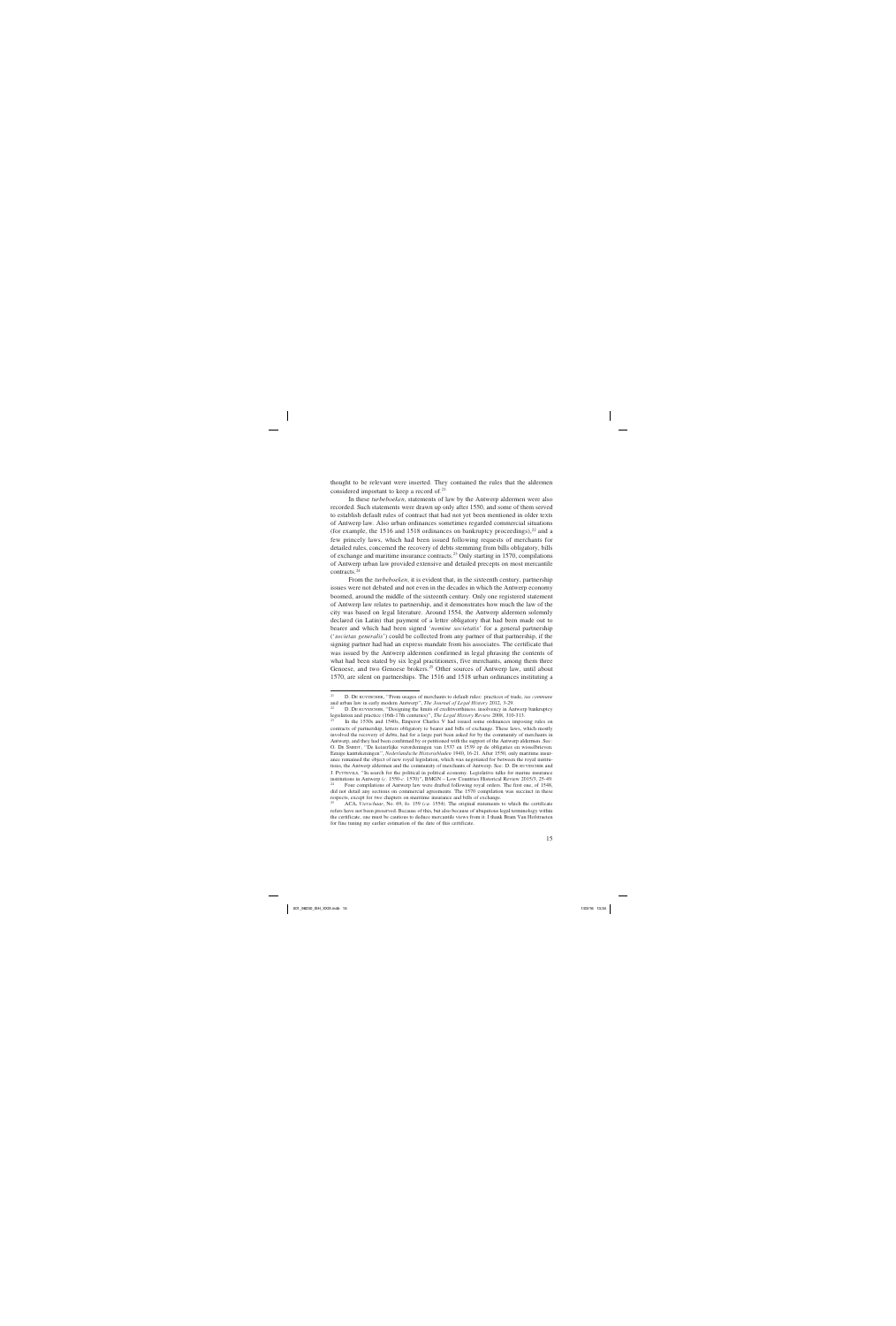collective bankruptcy system do not refer to the rights of partners or to what should happen in case a bankrupt had both personal and company-related debts.<sup>26</sup> Other sources of law, too, reveal but few legal rules on this issue. The princely ordinance of 4 October 1540 banned earnings on blind investments in trading partnerships conducted by merchants if the investor was not formally made a partner. Speculations on profits coming from business firms had to have the form of a partnership: investors should be partners (*socii*). Whether this ordinance intended to exclude limitedly liable partners or attempted to restrict forms of deposit banking is, given the concise formulation of its sections, unclear.<sup>27</sup>

Even though few rules were written down that addressed partnerships, some other norms can be found that concerned agency. A 1542 Antwerp *turbe* addressed the liability of 'factors', which were salaried directors of partnerships, with regard to the contracts that they signed when they had a so-called general mandate. In that case, the principle of liability of the principal was established for agreements that were concluded in his name, except for when the factor had acted maliciously or negligently.28 This principle was similar to the mentioned norm regarding the liability of partners. In this period of the sixteenth century, the organising of business ventures with directors, commission trade and partnership were closely intertwined, and concepts such as 'factor', 'commissioner' and 'compagnon/compañero' were to a large extent used interchangeably.<sup>29</sup>

The Antwerp rules of the second half of the 1500s provide a further argument as to the close relations between these notions. The 1582 Antwerp law compilation lists some articles regarding partnerships in a separate chapter that groups rules concerning partnership (*compagnie*) and (matrimonial) community. Many of them paraphrase what the contemporary civil law said on the theme. Partners could resign (s. 11) and profits had in principle to be divided equally, except if another arrangement had been made (s. 8). However, other sections of the 1582 law book clearly derogated from civil law. Section 1, for example, provided that partners were – as a general rule – held liable, *in solidum* and *pro toto*, with regard to company debts. This was not acknowledged in writings of civil law.<sup>30</sup> Section 2 stipulated that every

 $26$  Cf. *supra*, n. 22.

<sup>27</sup> *Recueil des ordonnances des Pays-Bas*, 2nd series, J. LAMEERE and H. SIMON (eds.), IV, Brussels, 1907, 235.

<sup>28</sup> ACA, *Vierschaar*, No. 68, fo. 156 (9 Nov. 1542).

J.M. GIJÓN, "La práctica del comercio por intermediario en el tráfico con las Indias durante el siglo XVI", *Anuario de Historia del Derecho Español* 1976 [reprinted in *Historia del Derecho Mercantil. Estudios*, Sevilla, 1999 – I refer to the latter reprint], 213, 215 and 232-234. Gijón examined contracts from the first half of the 1500s, relating to the Spanish trade in the New World, and noticed that similar organisational rules were interchangeably labelled with *factoria*, *encomienda* or *comisión*. This probably followed from the fact that the administering partner was identified with the partnership itself, as mentioned above.<br><sup>30</sup> Civil low did not only

<sup>30</sup> Civil law did not acknowledge a general rule of liability *in solidum* of partners for 'company debts'. Exceptions include when the latter could be subsumed under the *actio exercitoria* or *actio institoria* or when debts had been made on the basis of a mandate and while mentioning the *nomen societatis*. In those cases, the liability of each partner was sometimes *pro parte* (when they were considered to *simul contrahere*)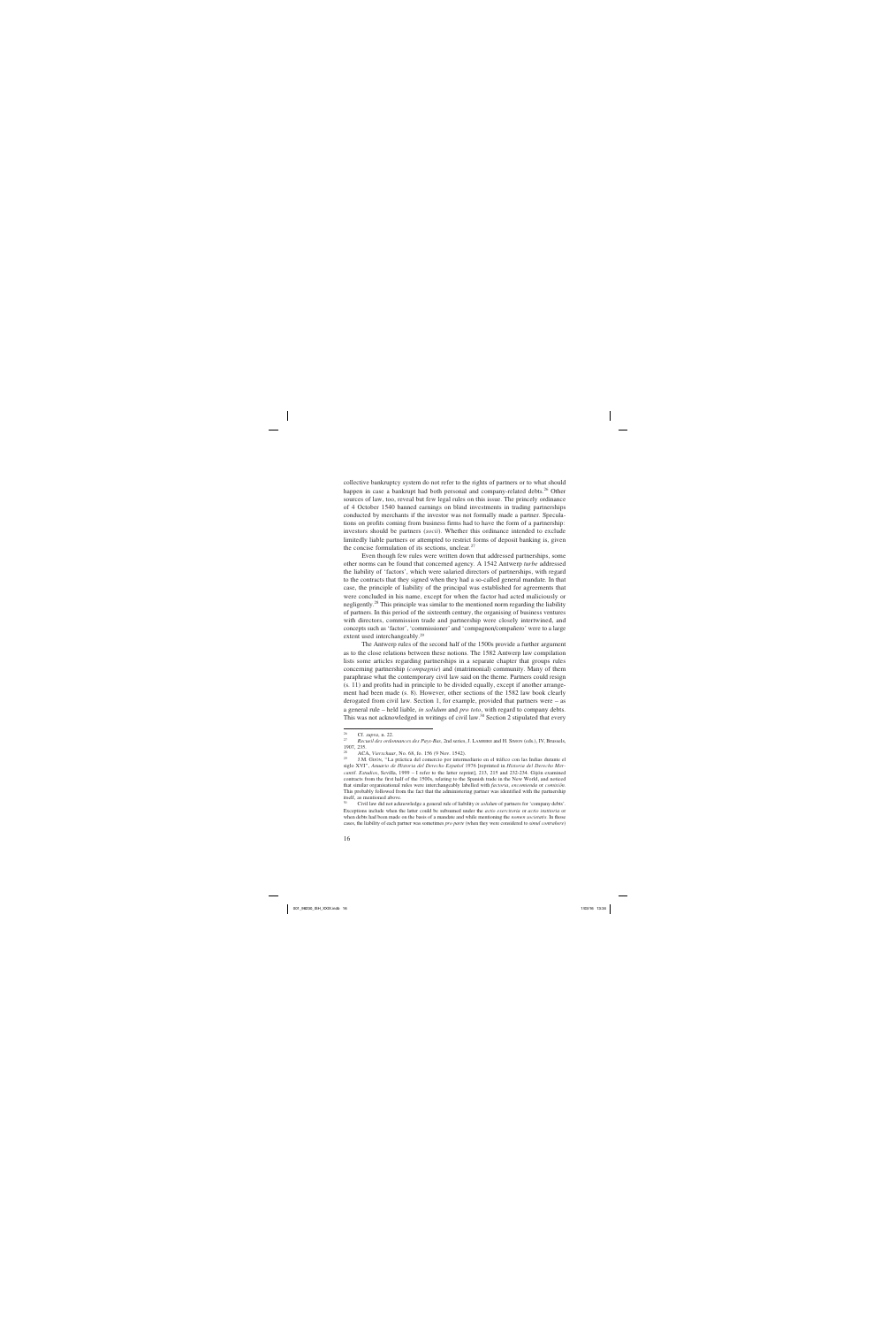partner could pursue a debt of the company, and for this rule no support could be found in the *ius* commune either.<sup>31</sup>

These rules elaborated on the 1554 statement of the Antwerp aldermen, but they were somewhat more vague, in the sense that they did not refer to the use of the name of company. It seems that the sections in the 1582 law book pointing to 'debts of the company', and not to 'debts made when mentioning the name of the company', were a blend of rules on partnership with others applying to factors. They were *inter alia* related to a provision in the 1582 collection confirming an older rule of Antwerp law, which was an exception to real rights and rules regarding mandate, which applied to factors. If a factor or a merchant trading on commission on behalf of a principal sold assets belonging to the latter, and in the act he transgressed his mandate (by accepting too low a price, for example), then the principal could not recover the assets from the buyer or from another party possessing them.32 A *droit de suite* was excluded. The idea underlying this norm was that when a mandate was given for the purposes of business the principal entrusted his agent with powers of appreciation, and the principal could afterwards not oppose the contracts that ensued from the agent's judgment. This conviction was copied into the Antwerp rules of partnership as well. Every partner should respect the agreements that were made for the benefit of the partnership. According to the Antwerp law as it had been set forth in the 1554 statement, any partner in a *societas generalis* was deemed to be an agent of the others. The 1582 rules built on that premise, without mentioning it, and extended it to all types of partnership.<sup>33</sup>

The 1608 collection of Antwerp law was much more extensive on partnerships than the 1582 compilation. In many respects, the former was stricter than the latter. The 1608 compilation provided for the first time that partnership contracts should be registered with a notary, for example, and that any claim out of a privately written partnership agreement was considered null and void.<sup>34</sup> Also, the 1608 collection clearly distinguished between a partnership contract and cooperation in busi-

but usually *pro toto* (if a reciprocal, even silent, mandate had been given to the one that had made the contract). See: W.D.H. ASSER, *In solidum of pro parte. Een onderzoek naar de ontwikkelingsgeschiedenis van de hoofdelijke en gedeelde aansprakelijkheid van vennoten tegenover derden*, Leiden, 1983; MEHR, *Societas und universitas*, 95-167, and the fragment of Van der Tanerijen's treatise that is cited in Van Hofstraeten's contribution on Antwerp company law (footnote 15). Secretary Henry de Moy, who was the main compiler of the 1582 Antwerp law book, knew this and explicitly mentioned that '*the [Antwerp] rule was contrary to the written law*'. See ACA, *Vierschaar*, No. 22, fo. 428. His motivation for the precept is interesting for it mentions that the Antwerp City Court had judged according to this 'custom' (*consuetudo*), which de Moy thought logical in matters of commerce. Please note that I consider civil law to have been stricter for the mentioned topic than Van Hofstraeten and that, accordingly, de Moy's statement points to the *ius commune* and not merely to Justinianic law.<br><sup>31</sup>  $\wedge$  CA, *Viewabagy*, No. 22, fo. 428*y* 

<sup>31</sup> ACA, *Vierschaar*, No. 22, fo. 428v.

<sup>32</sup> *Antwerp 1582 Costuymen*, 444-446 (ch. 58, s. 5).

<sup>33</sup> The 1582 provisions were intended for partnerships 'regarding merchandise' (s. 1). Other sections do not restrict the scope to partnerships between merchants or for the purposes of trade, but the comments of Henry de Moy clearly corroborate this interpretation. See n. 30 and 31.<br> $\frac{34}{2}$  Antwern 1608 Costumen 174 (ch 9 s 2–3)

<sup>34</sup> *Antwerp 1608 Costuymen*, 174 (ch. 9, s. 2–3).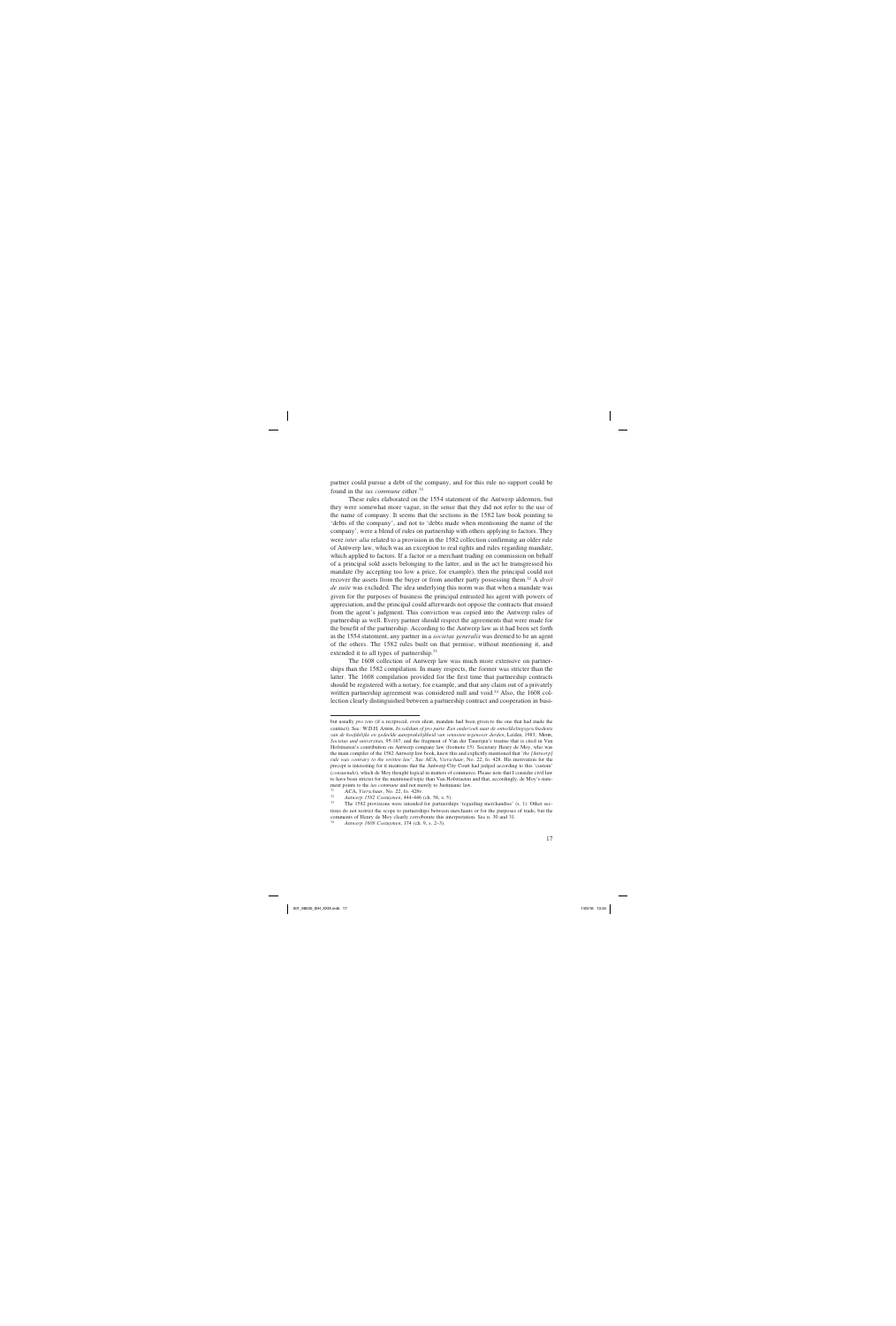ness that did not have this form. Only if a partnership agreement had been made, the partners were held liable for the debts made when mentioning the name of the company. If such an agreement had not been made, or if debts had been made by a partner without references being made to the company, this was not the case.<sup>35</sup> An exception to the principle that partners were held liable *in solidum* for partnership debts was made for 'participants' (*participanten*) who had invested but did not engage in trade. The exception was restricted to those financiers that were not mentioned in the firm's name and who had not been defined as a partner in the partnership agreement. With the exception of this last part,<sup>36</sup> the Antwerp arrangement was clearly copied from rules in the 1588/89 Genoese urban statutes regarding *participatio*. 37

The 1608 law book did not have much influence, and the 1582 collection remained the most important in Antwerp. As a result, the sections that were part of the 1608 collection never gained wider recognition in Antwerp. Even though the Antwerp aldermen had ordered the use of the 1608 chapters on mercantile agreements in the Antwerp City Court, they had not been printed and their voluminous size (it contained 3643 sections) prevented that many manuscripts were made, which hindered their dispersal. Also, the cumbersome and unwieldy sections regarding formalities in trade were not welcomed. In the first decades of the seventeenth century, older rules regarding the liquidation of estates, in bankruptcies and in other situations, and the 1582 precepts on partnership continued to be applied. Newly proposed rules as to companies, which were found in new civil law literature on the subject, were combined with those sixteenth-century Antwerp rules. With this combination it was intended to address problems that arose in mercantile practice. A certain vagueness

<sup>35</sup> *Antwerp 1608 Costuymen*, 174-176 (ch. 9, s. 4 and s. 10).

The main difference between the Genoese and Antwerp rules was that according to Genoese law a *particeps* was a special sort of *socius*, whereas according to the 1608 Antwerp rules a *particeps* was not to be considered as a *socius* and thus cannot be mentioned in the partnership contract. See also Van Hofstraeten's text in this volume. Please note that I do not agree with his interpretation of the 1588/89 Genoese law according to which a *particeps*, who was never mentioned in the name of the business venture in which he invested, could nonetheless be working for it. According to Genoese law, and in full concordance with contemporary legal thinking, active participation brought about full liability, also on the basis of the last paragraph '*Qui periculo suo*' of chapter 12, book 4 of the Genoese statutes of 1588/89. See *Statvtorvm civilivm reipvblicae Genvensis …*, Genoa, Hieronymus Bartolum, 1589, 139- 142. Moreover, I understand the 1608 Antwerp rules in the sense that a partner that was mentioned in the partnership contract as having limited liability could not be active in the partnership without incurring full (joint and several) liability. If this was nonetheless agreed on among the partners, it was *contra legem*.

<sup>37</sup> This was mentioned in the *Memorieboeken*, which served to support the contents of the 1608 law book. See ACA, *Vierschaar*, No. 28bis, ad part 4, ch. 9, s. 8. '*… ita expresse habent etiam statuta Genuensium lib. 4 cap. 12 art. incipit Socii…*'. The rule in the 1608 Antwerp collection has often been interpreted as reflecting a reception of 'the' *commenda* in Antwerp law. This can only be upheld if *commenda* is considered to be a genus type of partnership contract entailing limited liability of some partners. In historical terms, the Antwerp rule and the notes in the *Memorieboeken* referred to *participatio* and not to the Genoese *societas per viam accomenditae*. See, for literature as to the differentiation between *commenda* and *participatio*, J. HILAIRE, "L'œuf de Christophe Colomb. La commandite, du Code de commerce au Code marchand", in A. VIANDIER et.al. (eds.), *La société en commandite entre son passé et son avenir*, Paris, 1984, 167, footnote 98; MEHR, *Societas und universitas*, 175, footnote 1003.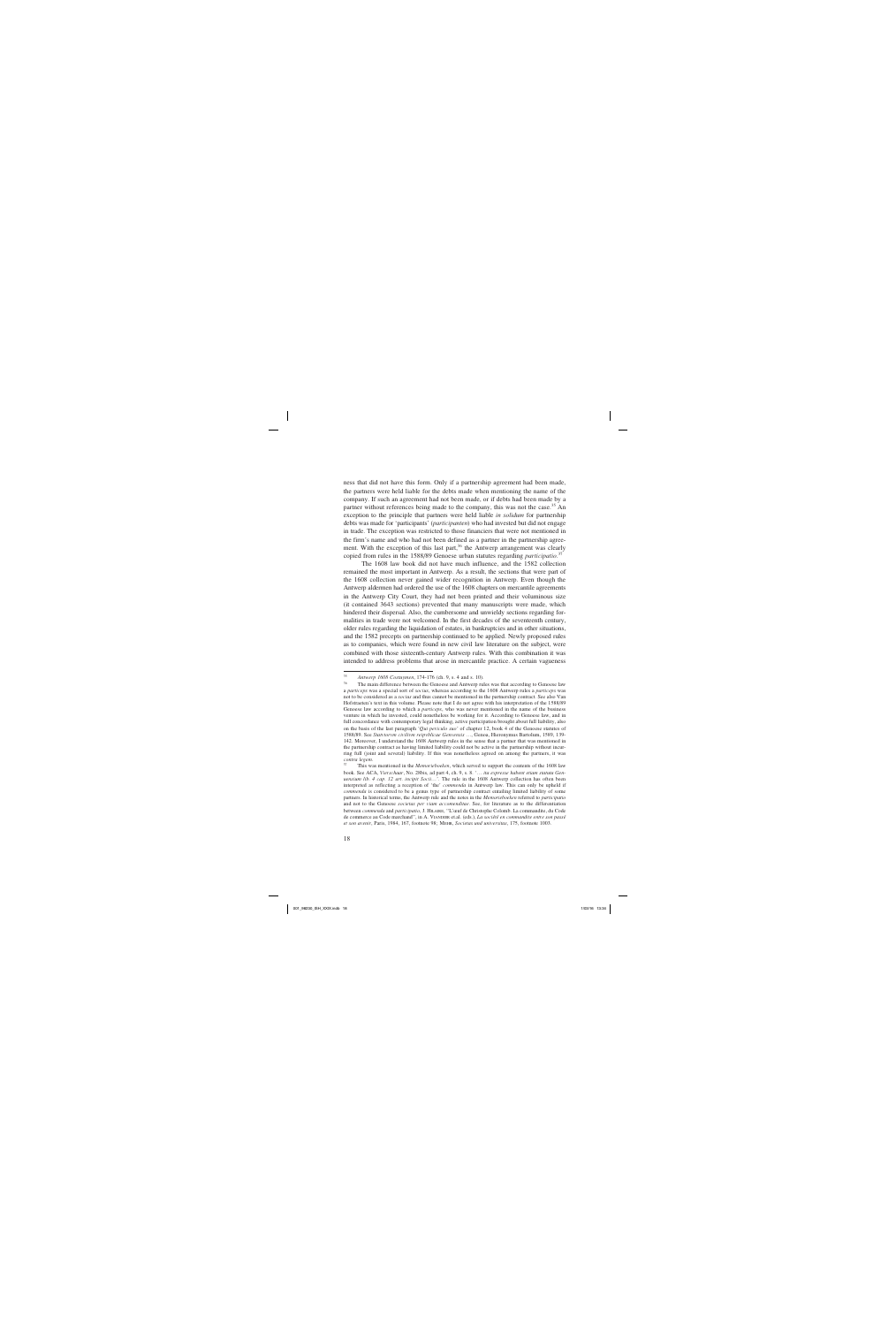of the mentioned 1582 articles, and the virtual absence in the Antwerp law of solutions as to the liquidation of partnerships, allowed civil law to have a great influence at this point. This is clear in the judicial practice of the Antwerp City Court and in commentaries on Antwerp law dating from the first decades of the 1600s. These source materials demonstrate how, in early seventeenth-century Antwerp, commercial partnerships were explained mainly starting from the learned law.

#### **3. Acquisition of assets for a** *societas* **and its purpose: sixteenth- and early seventeenth-century civil law**

In the sixteenth century, the civil law regarding *societas* still largely focused on the classical questions that had been raised in late-medieval legal scholarship. Not much attention was being paid to the consequences as to ownership, with regard to contracts that were made for partnerships, and if the issue of *dominium* was mentioned, it mostly concerned assets that were invested in the partnership. The few and succinct late-medieval rules on property acquisition by partners were also cumbersome for trade. In his commentary on the chapter in the Digest regarding partnerships (D.17,2, *Pro socio*) (1534), the Louvain law professor Gabriel Van der Muiden (Mudaeus) paid more attention to this subject and he stated that what a *socius* obtained for the partnership firm (in a *societas* for purposes of profit making) had to be shared (*communicare*) with his partners. However, the act of sharing was considered as being distinct from the acquisition (through *traditio*) itself. It was only after the 'communication' that an acquired asset could be regarded as *communis* to the partners, i.e. as their joint property. Mudaeus explained this by underscoring that the *actio pro socio* was *in personam*, and not *in rem*, and that the fact of being a partner did not as such yield rights to the assets bought by and delivered to partners. As a result of this, what a *socius* received by means of *traditio* after a sale was his own, even when he had paid for the bought assets with money of the partnership, and this remained so until he formally 'communicated' the ownership to his partners.38 These views translated, with respect to real rights, the rule regarding personal rights deriving from the external relations of the partners. It was a commonly held opinion in late-medieval doctrine that *socii* were not asssumed to act on behalf of one another, even though many exceptions to this principle were acknowledged. Mudaeus summarized the late-medieval literature on this issue when he underscored that *socii* were bound by a *socius* if, and only if, the latter had acted on a mandate (as *institor*) and when he had mentioned the *nomen communis (societatis)*. 39

<sup>38</sup> G. VAN DER MUIDEN (MUDAEUS), *De contractibvs, I. Pro socio …*, Frankfurt-am-Main, 1586, 53 (l. *si quis societatem*, Nos. 6-7) (hereinafter referred to as: MUDAEUS, *De contractibvs*). Van der Muiden's ideas were very common in his time. See, for comparable views of humanist authors, BLATH, *Societas sive communio*, 47 and 52.

<sup>39</sup> MUDAEUS, *De contractibvs*, 52 (l. *si quis societatem*, No. 1).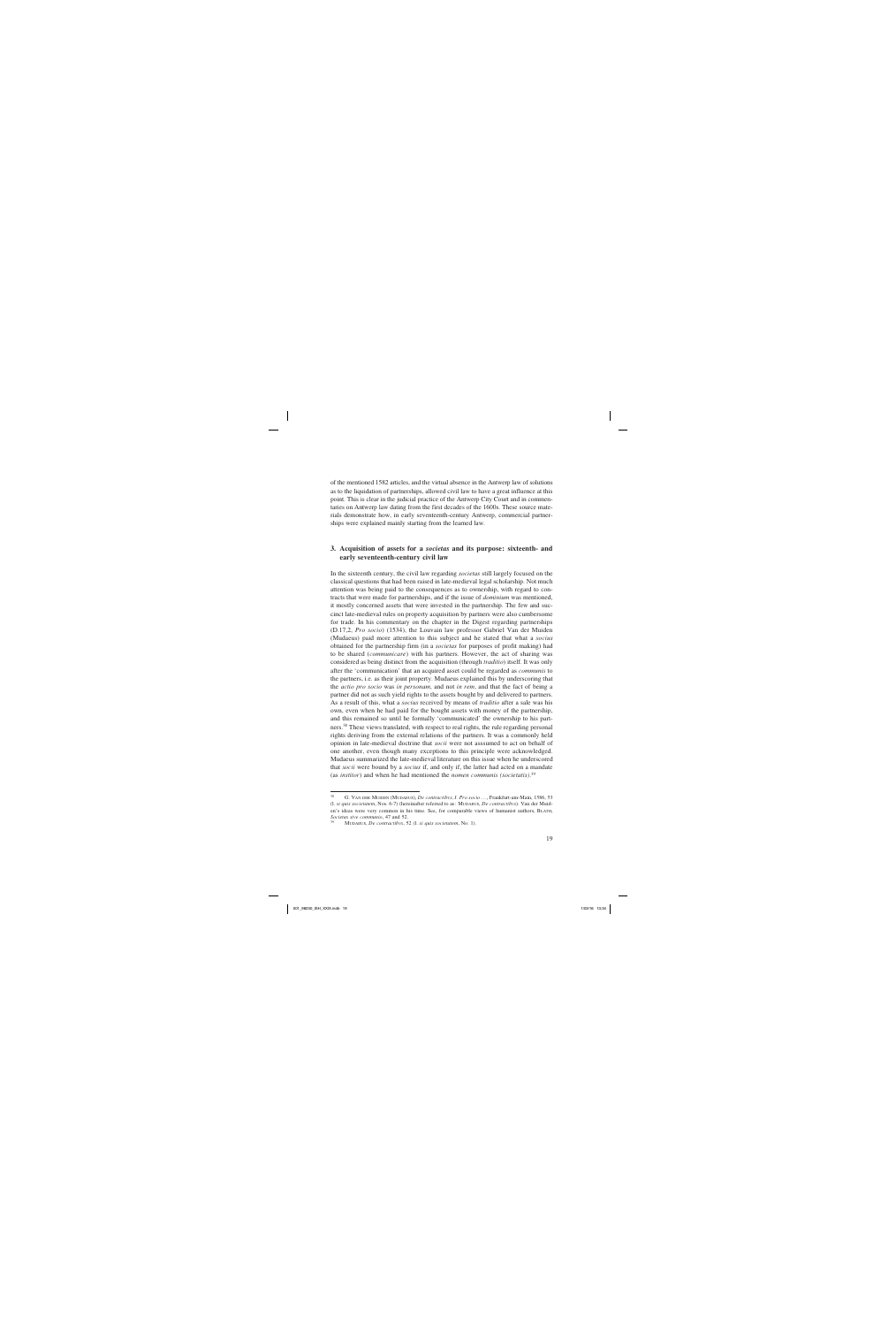It was foremost the *Rota* of Genoa, and the Genoese law in general, that had a great impact on the profound changes which the learned rules regarding partnerships underwent after approximately 1600. Many decisions of the Genoese *Rota*, which were published as a collection for the first time in 1582, promoted a more flexible legal attitude towards partnerships.<sup>40</sup> The Genoese law had absorbed many practices of merchants, by rephrasing the practices in academic legal terminology. This approach made it possible that many usages and views of merchants, on the basis of the Genoese academic reformulations, could also be adopted in other European cities of commerce, where the *ius commune* was applied, and among them was Antwerp. The innovations of the Genoese law consisted of a presumption *iuris et de iure* between partners that they were held liable, jointly and severally, for debts out of contracts that had been signed when the firm's name had been mentioned.<sup>41</sup> It is not unlikely that Genoese law had an influence on the abovementioned sections of the 1582 Antwerp law compilation regarding partnership.<sup>42</sup> As referred to above, sections in the 1608 Antwerp law book were supported with references to the 1588/89 Genoese statutes.

Equally important was the doctrine that built on the Genoese rules. In the first decade of the seventeenth century, some monographs on partnership answered questions on the status of acquired assets. In 1601, Pedro Sanz de Morquecho published a treatise regarding the division of assets from partnerships, communities and heritages, and, in 1606, Ettore Felici (Felicius) finished a book on *societas* and *communio*.<sup>43</sup> These works were known in the Low Countries,<sup>44</sup> and the innovative considerations and opinions mentioned in them gained influence in those regions. Morquecho and Felicius, for example, stated that the one who administered the partnership (*administrator*) had to inform the partners about the business and had to show them the accounting books of the firm, even if he could not be considered an *institor* or *procurator*. <sup>45</sup> Mercantile practice had indeed produced a new terminology

<sup>40</sup> MEHR, *Societas und universitas*, 73-76 and 154-157.

<sup>41</sup> MEHR, *Societas und universitas*, 154-157.

<sup>42</sup> The 1582 law book was printed in December 1582 and, at around that time, the edition by Marcus Antonius Bellonius of *Decisiones* of the Genoese *Rota* could have been available in Antwerp. To what extent other sources reflecting Genoese law or earlier versions of Genoese statutes were used is as yet uncertain.

<sup>43</sup> P. SANZ DE MORQUECHO, *Practica Quotidiana … De divisione bonorum: tum societatis conventionalis & coniugalis, tum meliorationum, & hereditatum, aliarumque rerum eo spectantium …* The first edition was published in Madrid in 1601. The best-known edition is the 1607 Frankfurt-am-Main one, which is cited hereinafter (as: MORQUECHO, *Practica quotidiana*); E. FELICI (FELICIUS), *Tractatus de communione seu societate, deque lucro item ac quaestu*, Frankfurt-am-Main, 1606 (hereinafter referred to as: FELICIUS, *Tractatus*).

<sup>44</sup> Both were mentioned in the catalogues of libraries of royal courts, in Holland and Frisia. See: *Catalogus librorum qui extant in Suprema Frisiorum Curia*, http://home.wanadoo.nl/mpaginae/ Cat34Hof/cathof34.htm, and J.TH. DE SMIDT, *Catalogus oude drukken in de bibliotheek van de Hoge Raad*, Zwolle, 1988, 64.

<sup>45</sup> FELICIUS, *Tractatus*, 440 (XXXVIII.27); MORQUECHO, *Practica quotidiana*, 176 (IX.3). This concept of '*administrator*', in the sense of a working partner or director of a partnership, was used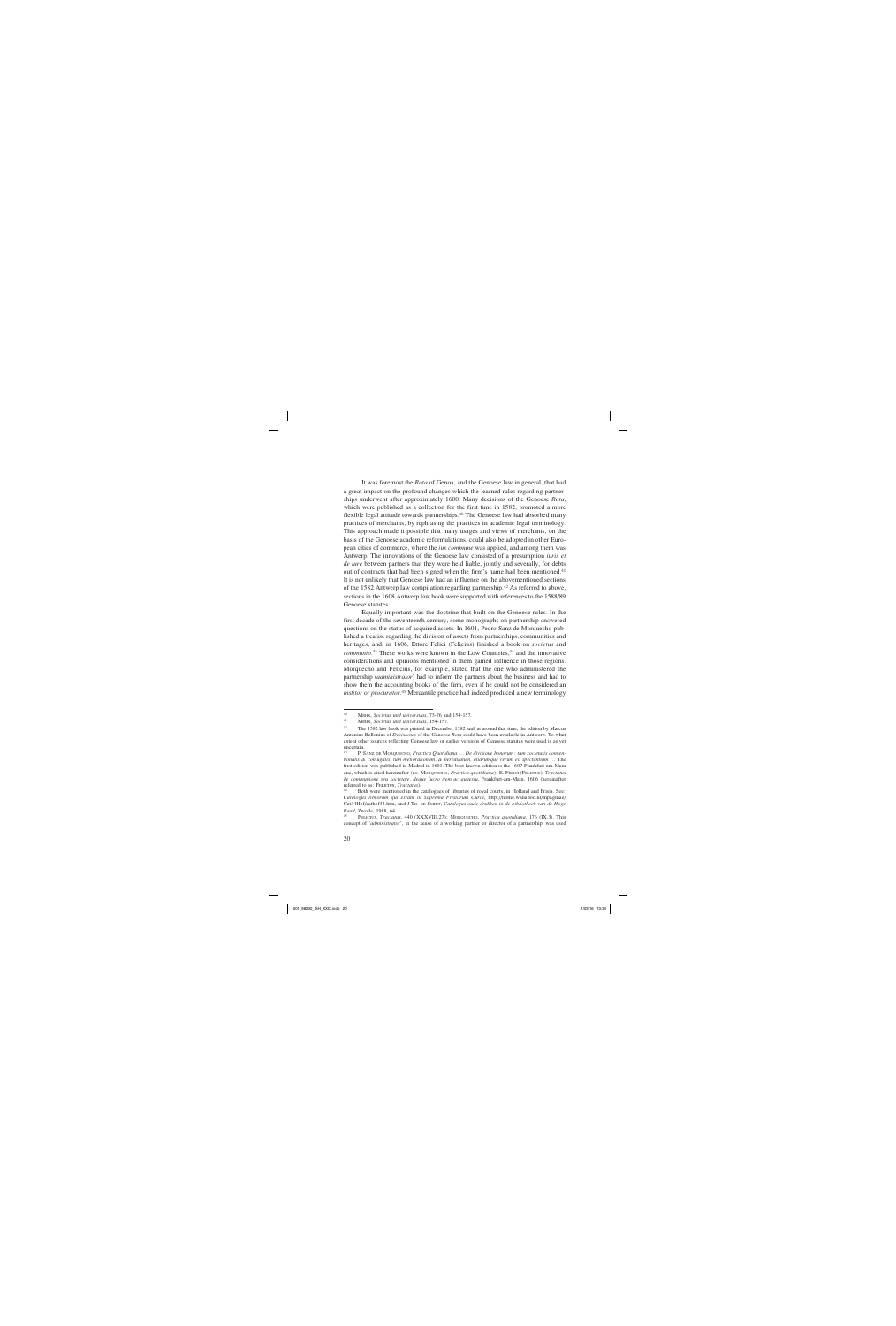(*administrator*), which was more factual than the learned concepts that had been based on fragments of Roman law (*institor*, *procurator*), and the former slowly replaced the latter. The references in both mentioned works to the decisions of the *Rota* of Genoa were abundant, and they served to push the older doctrine on *societas* steps further.

Especially Felicius tried to build a new framework around the Genoese insights.46 As a result, he chose the concept of purpose of the partnership as a legal criterion. Whereas authors of the later Middle Ages and of the sixteenth century had insisted on external and factual elements such as the use of the name of the firm, the consent of the partners or a mandate to the one acting on behalf of the partners, when determining whether a debt should be considered as the partners',<sup>47</sup> Felicius expressly stated that assets that were bought by a partner with his private money, but which were comprised under the objects of the *societas*, belonged to the *socii*. 48

Felicius also insisted on the fact that, in general, goods acquired by partnerships were the shared property of the partners as soon as they had been received by one partner, even without or before an express act of sharing. This responded to problems in mercantile practice and to legal distinctions that had proved too complex to handle. Whereas the starting capital of a partnership could easily be described, because it was mentioned in the partnership contract, this was usually not the case for assets that were bought and sold thereafter, during the life of the partnership. Civil law authors before Felicius did not greatly value the flexibility that was required with respect to assets of this kind. Invested goods were deemed common property of the partners (*communio*) from the moment that the partnership agreement had effect.<sup>49</sup> By contrast, rules were more stubborn when it came to acquired merchandise and property. With regard to the transfer of property constituting acquired movables and immovable property onto partners, the late-medieval jurists had distinguished between the  $-$  in mercantile environments rather rare  $$ *societas omnium bonorum*, on the one hand, involving immediate joint ownership of acquired properties and, on the other hand, other ventures. Against those opinions

already at the end of the fifteenth century in combination with the obligation of '*reddere rationum*' (communicating accounts) to partners, in a *consilium* by Mariano and Bartolomeo Socini. See MEHR, *Societas und universitas*, *Quellenanhang*, 148.

<sup>46</sup> Morquecho's book was not as new as Felicius' book. Yet, Morquecho attempted to bend the late-medieval insights to the maximum, which had also been done by Mudaeus for example. Morquecho sometimes used concepts that were not currently used in learned writings. See, for example, his view on the fact that partners were bound *in solidum* for debts that were linked to what had been versed '*in bursam communem*', in the common fund. This referred to D.17,2,82, which however only mentioned the word '*arca*'. See: MORQUECHO, *Practica quotidiana*, 157 (IV.20). The word '*bursa*', which was a typical notion used in mercantile practice, had been mentioned in judgments of the Genoese *Rota*, and sometimes in civil law writings of Commentators. The first use – to my knowledge – was by Cino da Pistoia. See MEHR, *Societas und universitas*, *Quellenanhang*, 90.

<sup>47</sup> For example, MUDAEUS, *De contractibvs*, 59 (l. *iure societatis*, No. 1).

<sup>48</sup> FELICIUS, *Tractatus*, 157 (XIV. 81).

Some authors even said that there was no partnership without *communio*. See: FELICIUS, *Tractatus*, 101 (IX.42) and 143 (XIV.1).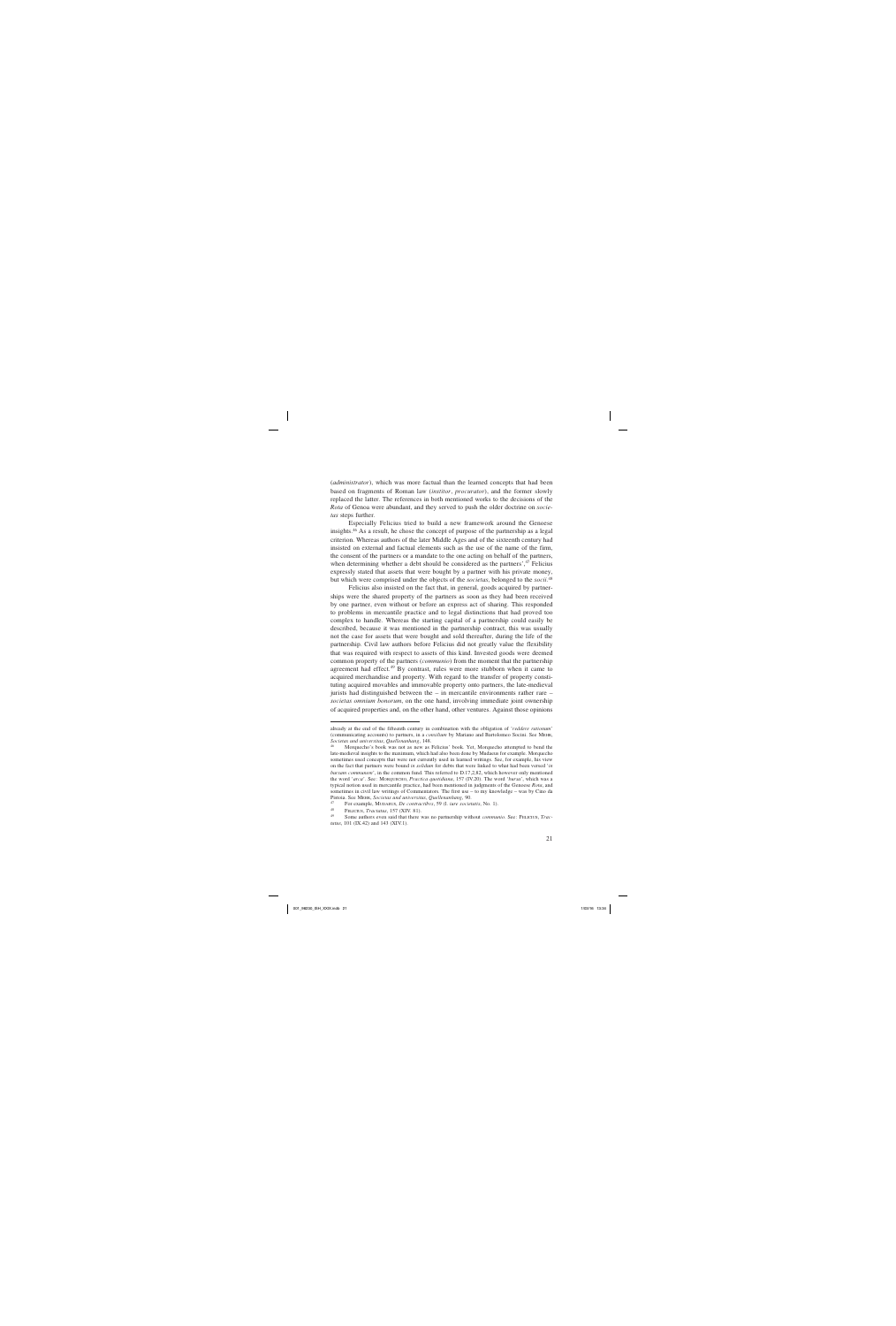Felicius argued that it was the nature of the *societas lucri et damni*, i.e. the partnership that was started in order to make a profit, that future assets were involved. According to Felicius, any partnership contract entailed the fiction that it comprised 'a *constitutum*' on assets that would be received by a partner. Upon *traditio* to one partner, all partners acquired *dominium*. Felicius combined this view with his insight that the goal of actions of partners, and the objects of the partnership, were the most important benchmarks. If a partner had bought assets with the intention of introducing them into the partnership, those assets were the common property of the partners after delivery, even if the partner that bought the assets had only used his own name when signing the contract.<sup>50</sup>

It is evident from the writings of Felicius and also from Morquecho's treatise that these authors intended to provide answers to problems that arose in practice and which had never before substantially been addressed in legal literature. In that respect, also the use of legal presumptions was important. For the first time, it was described in great detail how, in case of doubt, it could be determined whether an asset was private or belonging to the company. Felicius, for example, mentioned that assets bought by an *institor* were presumed to be of the company.<sup>51</sup> The general principle remained that ownership in the quality of *socius* was not presumed and that what a partner has obtained through sale or by means of another contract was presumed to be his personal property. However, exceptions to this rule became so many that the previously generalising rule became an empty shell.

The mentioned newly proposed rules of doctrine resulted in the fact that assets that were accumulated during the lifetime of a partnership were to some extent shielded from personal creditors of the partners. If ownership was more easily shared among the partners, creditors wanting to challenge their real right had to bring a suit against every partner. It was a firmly established rule that creditors of one joint owner could not have rights on assets in joint ownership but, in principle, only on the *pars* belonging to their debtor.52 Therefore, when assets relating to a firm were seized or expropriated, this could only be done when all the associates were involved in the proceedings. The detailed distinctions of the late-medieval *ius commune* could no longer be used to the advantage of creditors of the company: if the purpose of a sale was that the assets accrued to the partnership, then they could no longer be seized by the acquiring partner as compensation for that partner's personal debts. Before Felicius, this had been a possibility when the partner had not yet communicated the assets to his associates. Most of these insights were related to tangible movables and immovable property and not to claims, debts or sums of cash. In the decades after the publication of Felicius' treatise, the Antwerp jurists nonetheless applied the doctrinal ideas in that sense as well.

<sup>50</sup>FELICIUS, *Tractatus*, 144-146 (XIV.9-19). 51 FELICIUS, *Tractatus*, 157 (XIV.86).

<sup>52</sup> MUDAEUS, *De contractibvs*, 292 (l. *de pignorum fructu*, No. 42).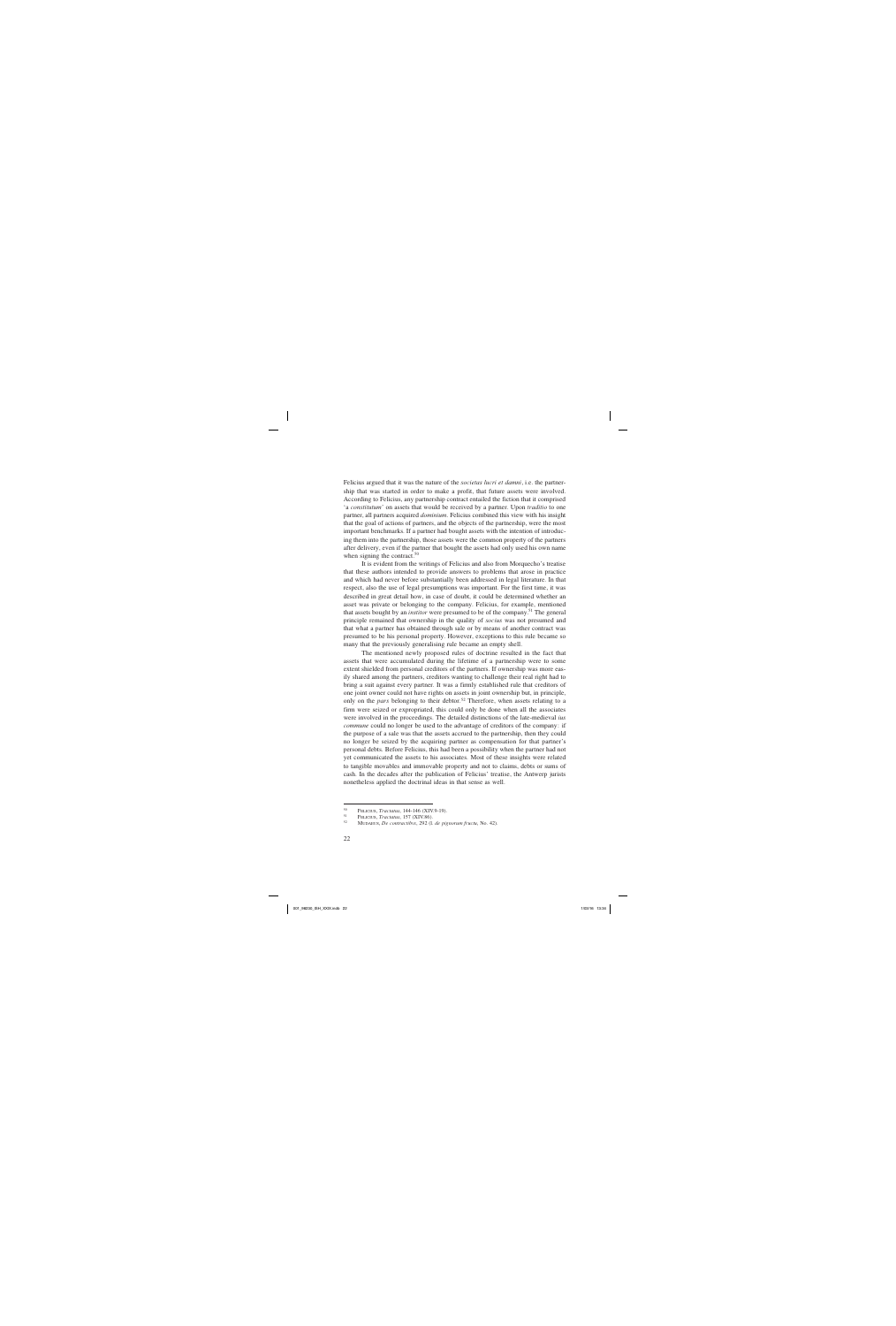#### **4. Civil law and asset partitioning in Antwerp law and legal practice after 1600**

The ideas of Felicius were quickly picked up in Antwerp<sup>53</sup> where they were blended with the sections of the 1582 law book. For example, in an annotated version of that book, of which the remarks date from the beginning of the seventeenth century, it was explicitly said that contracts regarding the company were not only those that had been made when referring to the name of the company but also those that generally regarded benefits for the partnership.54

In some respects the incompatibility of Felicius' ideas with older *ius commune*, with the *communis opinio doctorum*, was felt. Anthony Anselmo, an Antwerp advocate and legal author, for example, wrote between approximately 1620 to 1640 that partners could not bring a *reivindicatio* against assets acquired by one partner for the partnership but which thereafter he had sold on his own behalf and before *communicatio* of the ownership. If the selling partner had left with the sum received from the buyer, this was an evident problem. According to Anselmo, the property rights on those assets were not acquired before their sharing. However, if the insights of Felicius had been followed, this would have been a false problem. According to Felicius, assets acquired for the company were jointly owned by all partners, irrespective of a formal *communicatio*. As a result, if that view would have been endorsed, the partners had had the *reivindicatio*. Anselmo, who was inspired by the late-medieval legal literature in this respect, nonetheless counterbalanced his abovementioned strict position by stating that it was under the mentioned circumstances possible to seize the sums of money that had come from the sale of such a company asset.<sup>55</sup>

It is amazing that Antwerp jurists like Anselmo were attached to an interpretation based on *iura in personam* rather than to *iura in rem*, even though the contemporary civil law, and in particular the views of Felicius, were inclined to give more weight to the latter. This was also true with regard to the interpretation of another rule of Antwerp law. The 1582 law book provided that an owner was not supposed to be involved in a collective expropriation proceeding. If someone had *dominium* over an asset that was found in the estate of his debtor, then he could simply take it, and it was not considered to be part of the *massa creditorum*, i.e. the

<sup>53</sup> References to Felicius' treatise were common, both in briefs of advocates that were brought into the Antwerp City Court and in commentaries on the 1582 law book that were written by Antwerp jurists. See: *Annotata ad consuetudines Antverpienses*, Royal Library Brussels, Manuscripts, 13568 (hereinafter referred to as: *Annotata ad consuetudines Antverpienses*), fo. 193v. See also, for an example of it being cited in an advocate's brief, ACA, *Processen Supplement*, No. 4173, *dupliek*, s. 14.

<sup>54</sup> City Library of Antwerp, E10040, No. 149, ch. 52, ad art. 1: '*Oft als goedt of gelt in saken vande* compagnie bekeert is'  $($ … or if the assets or money have been used for the purpose of the company ...'). 55 A. ANSELMO, *Rechten ende Costuijmen der Stadt van Antwerpen met de Annotatien ende*

*Commentarien van Heer ende Mr Antonio Ancelmo*, University of Antwerp (City Campus), Library, Manuscripts, MAG-P 63.3, 613 (hereinafter referred to as: ANSELMO, *Rechten ende Costuijmen*).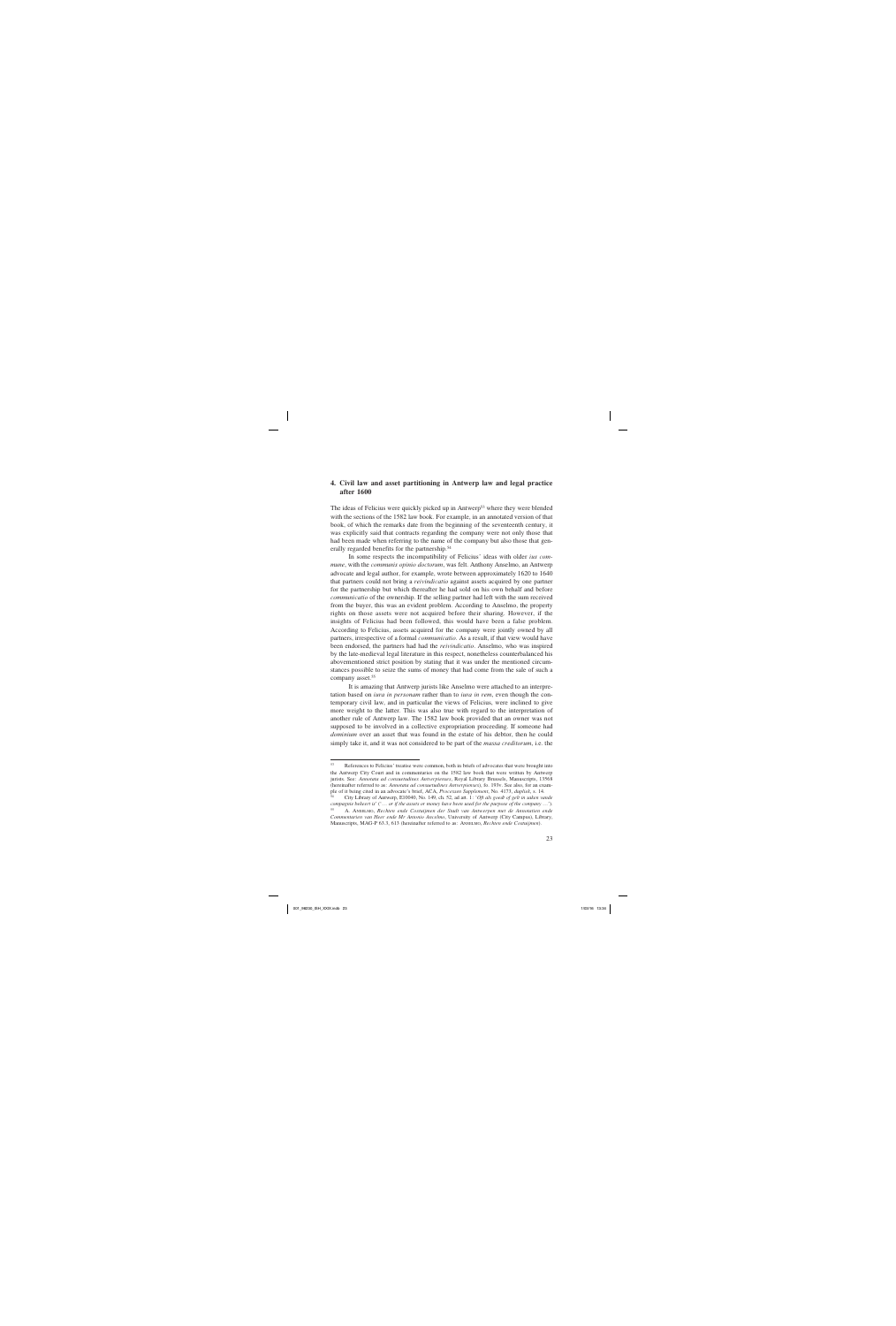estate that was sold publicly and of which the proceeds were rateably distributed among the creditors. The 1582 law book provided that this applied for an owner retrieving 'his own goods'.56 This rule had some negative consequences for trade. Even though it is not clear whether the compilers of the 1582 law book had intended to exclude joint owners – among them partners – from the scope of this section, in any case in the first half of the seventeenth century, this was felt to have been the case. This meant that creditors seeking payment of a personal debt could in principle expropriate company assets and that the latter could not be taken from the *massa* by the other partners on the basis of the argument that the seized assets were jointly owned. This was a problem, because this interpretation meant that any seizure of a company-related asset had to be contested by all partners, who could only file suit and bring their claim on the assets in concurrence with the claims of the seizing creditor. The partners were thus held to join in on any expropriation proceeding started against assets of the partnership, even if it had been launched by a creditor of a personal debt of the administrator. This also resulted from the mentioned interpretation, which considered the rights of partners with respect to jointly owned property as personal rather than as real.<sup>57</sup> However, there was also a positive side to the mentioned norm. Because assets could not be pursued and retrieved if they had been the joint property of the partners, it was understood that the personal action of the partners on their part in the profits of the company, or in the alienated assets, could be linked interchangeably to assets or to sums that had come in their place. Therefore, any partner could sell company assets, and the partners that later heard of this could direct a personal action against the partner that had acquired the price for the sale. This compensation for being excluded from a *droit de suite* proved important in later interpretations of Antwerp law.

All this was not very surprising in light of the late-medieval civil law. In many respects, the Antwerp urban law of the sixteenth and even of the seventeenth centuries still built upon doctrine of the fourteenth and fifteenth centuries, and it often neglected contemporary insights.58 Innovation came from practice rather than from those doctrinal influences, and it was only when these novelties gained ground that an interpretation on the basis of Felicius' new concept of the 'purpose of the company' became possible.

The mentioned understanding of rights of partners on assets of the company, as involving 'tracing',59 was stimulated by certain features of Antwerp rules

<sup>56</sup> *Antwerp 1582 Costuymen*, 540 (ch. 66, s. 9).

<sup>57</sup> If their rights had been construed as *in rem*, an assimilation with the 1582 rule that allowed owners to take their properties out of the *massa* would have been easier.

<sup>58</sup> D. DE RUYSSCHER, "Antwerp Commercial Law in the Sixteenth Century: a Product of the Renaissance? The Legal Facilitating, Appropriating and Transforming of Mercantile Practices", in B. BLONDÉ, G. MARNEF, B. DE MUNCK en M.F. VAN DIJCK (eds.), *Provincializing the Renaissance? Tradition, Innovation, Translation and Appropriation in Antwerp, c. 1400-1600*. Turnhout, 2016, in the press.

<sup>59 &#</sup>x27;Tracing', or 'real subrogation' (in French: *subrogation réelle*) entails a juridical fiction as to the identity between movables that are being substituted by other movables.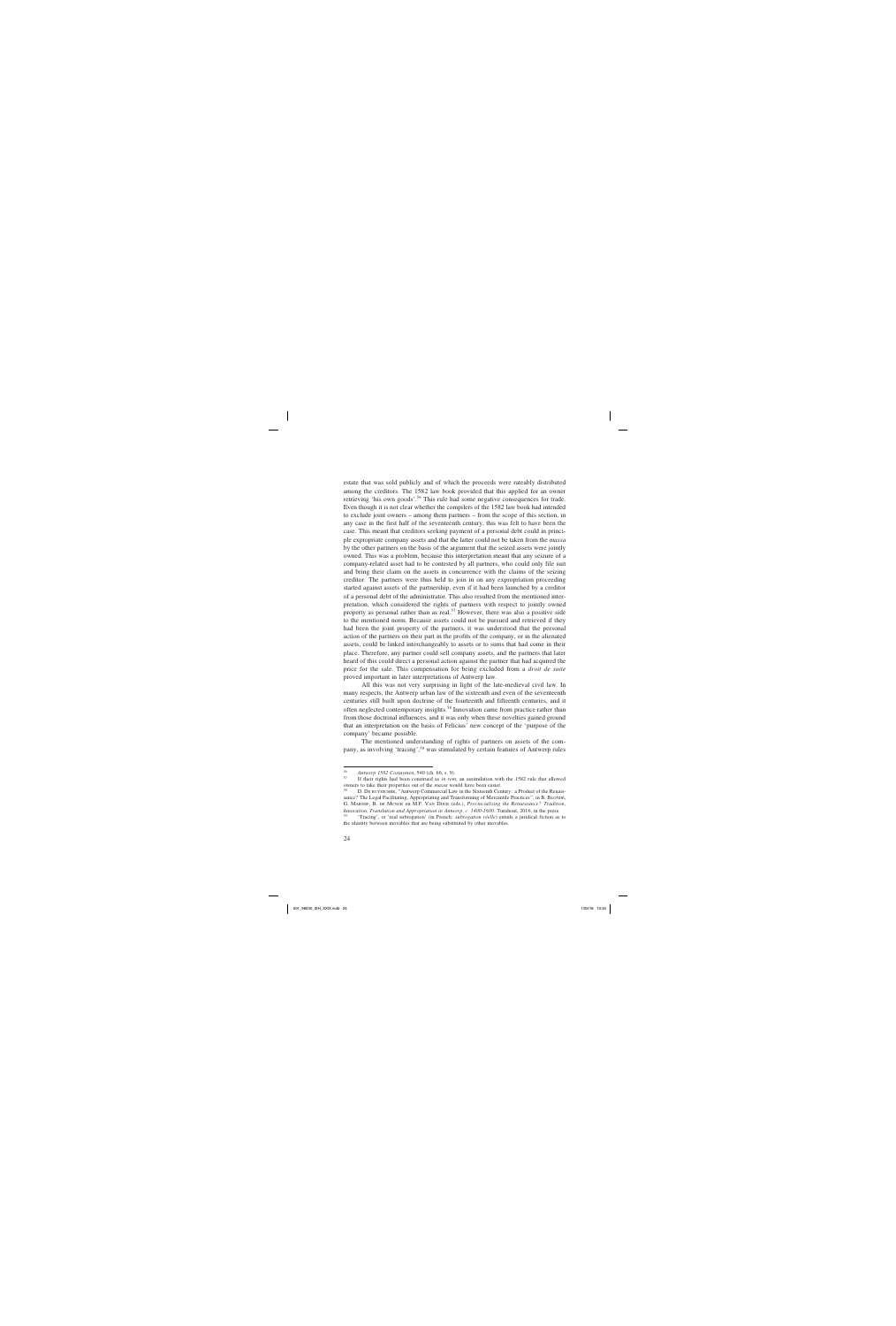regarding seizures. Third-party attachments had been common in Antwerp since the early sixteenth century. Such a seizure involved the attachment of assets with a party not having a contractual relationship with the claimant.<sup>60</sup> Seizures were not required to be based on a real right and therefore personal claims could also be substantiated with seizure.<sup>61</sup> After 1620, a trust-like and fictitious assimilation of company-related goods with their monetary proceeds was sometimes extended to third parties, and this was done under the form of a third-party attachment. Commentaries on the Antwerp law dating from the middle of the seventeenth century mentioned that the '*penningen*', i.e. the coins, replacing company assets that had unjustly or illegitimately been alienated, could be seized and recovered with third parties.<sup>62</sup>

This also ensued from the possessory protection of buyers, which came to be applied in Antwerp in the same early seventeenth century. It was deemed not possible to recover assets with third parties that were of good faith, i.e. when, at the time of the sale, they had not known that the seller could not alienate the property.<sup>63</sup> The 'tracing'-rule remedied this rule of protection, which was not in the interest of the owners, including the partners. Further research is needed with respect to the scope of this 'tracing'-rule and also whether it managed to persist in later periods.<sup>64</sup> In any case, what was original in the Antwerp interpretation was that the claim of partners in response to fraudulent behaviour of one partner was not purely personal (as the *actio pro socio* of the late-medieval academic law) but that also some 'reallike' rights were acknowledged on the return, on the proceeds, that were received in exchange for those assets. If a partner secretly sold a company asset for his own benefit, then the 'coins' that had come from the sale should be considered as belonging to the company. The 'purpose' of the business venture, which had been read in Felicius' work, served as a criterion to distinguish such 'company money' from other sums and to accept the priority of partners in relation to such 'coins' over other creditors.65

<sup>60</sup> The earliest (clear) example dates from 25 September 1535. See: ACA, *Vierschaar*, No. 182, fo.  $28v.$ 

Near the end of the sixteenth century, it was customary that the applicant of attachment showed a document containing the debt for which the attachment was laid to the *amman*, who was responsible for the actual seizure of assets. Evidence of a real right was not required. E.g. ACA, *Vierschaar*, No. 188, fo. 31v. (4 March 1596).<br><sup>62</sup> ANSELMO *Backton* and

<sup>62</sup> ANSELMO, *Rechten ende Costuijmen*, 613; *Annotata ad consuetudines Antverpienses*, fo. 167v.

<sup>63</sup> See: *Antwerp 1608 Costuymen*, 396 (ch. 16, s. 24). Even though the 1582 law book did not contain these rules, it was the law as reflected in the 1608 law book that was imposed in the Antwerp court practice.

 $^{64}$  The lacking of any publicity as to the affectation for the company was problematic.<br> $^{65}$  Personal creditors of a director could therefore not seek payment before these sum

Personal creditors of a director could therefore not seek payment before these sums had been paid out to company creditors. This was an exception to the Antwerp and civil-law rule that money was presumed to be the property of the possessor. See FELICIUS, *Tractatus*, 41 (III.76), with references to a *consilium* of Baldo degli Ubaldo.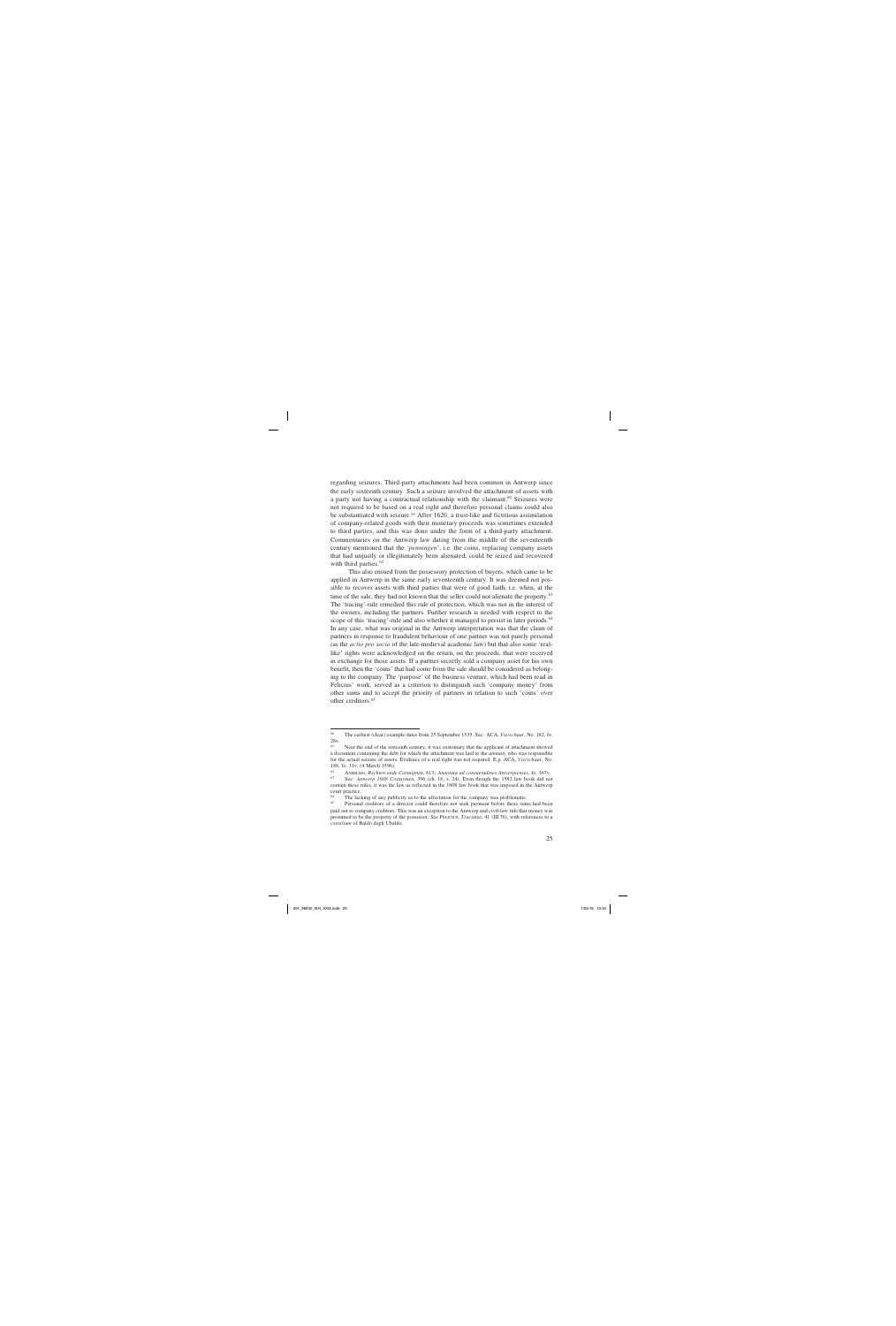#### **5. Conclusion**

In the early seventeenth century, Antwerp jurists combined the urban law of their city with contemporary legal doctrine. In some respects, they used writings of civil law of the later Middle Ages and of the sixteenth century, and many urban rules remained close to the latter. Most provisions in the 1582 Antwerp law book did not give much consideration to real rights of partners on company assets, and they explained problems surrounding illegitimate transfers of company goods by a partner in terms of the *actio pro socio*. By contrast, Felicius detailed how *dominium* was established for company assets and, for the mentioned hypothesis, he promoted the retrieval of the alienated goods with third parties, on the basis of real rights. Partners could thus, according to early-seventeenth-century legal doctrine, retrieve *bona societatis* when they had falsely been brought outside the reach of the partners. The Antwerp law rules that were created in response to these new insights combined the best of the earlier tradition of urban law with academic literature. The third-party attachments used earlier were stretched so as to comprise attachments of money, and the latter were conceived as being possible because of a fictitious assimilation of sums of money for assets that had been affected by the goal of the company. The latter was an adoption of Felicius' insights as to the overall criterion of purpose of the firm. Also because of restrictions that were imposed as possessory protection for third parties, the idea arose that money that had been accepted following a transferal of partnership property could be considered as 'company money'. Therefore, a modest trust-like approach towards company property also entailed a kind of 'tracing'.

As a result of all this, it may be said that the Antwerp example demonstrates that, in the early modern period, entity shielding existed in some form by law and – if the Antwerp example is representative for continental Europe – rather in doctrine and the practice of the courts than in legislation. The affectation for the company allowed personal goods to be separated from partnership-related goods, and the latter could not, or could but with difficultly, be expropriated by personal creditors of a partner. This innovation was important in a mercantile context in which more partnerships with administering partners or directors engaged in diverse business activities, having open goals. The renewal in the law regarding company assets clearly responded to needs of commerce. The risk, following a mandate in matters of trade, was more firmly allocated to the principal or principals, also within a partnership. The principle was that a decision of the 'agent', in this case the *administrator*, could not be reversed with regard to third parties and not with respect to alienated assets. The Antwerp 'tracing' softened some of the harsh consequences of that principle. In general, the example of the Antwerp law and of its interpretation through legal literature in the first half of the seventeenth century provides evidence of how civil law had a concrete impact on legal solutions for business, even when they were imposed only by means of judgments and following interpretations by jurists working for local governments. This conclusion corresponds with the now